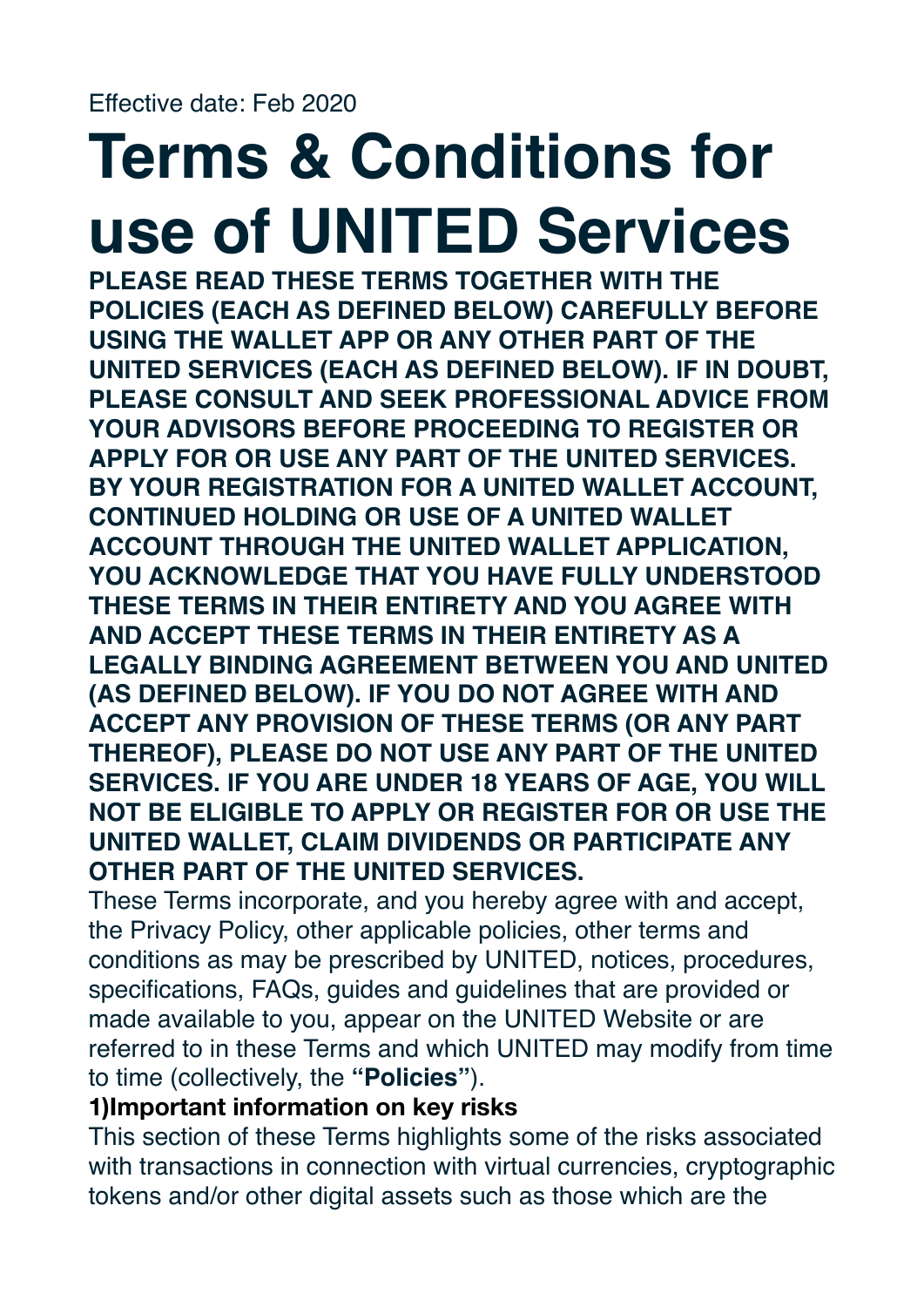Accepted Assets, payments services and other risks which UNITED would like you to consider before accepting these Terms and using any part of the UNITED Services. You are solely responsible for understanding and complying with any and all applicable laws, rules and regulations in connection with your acceptance of these Terms and your use of any part of the UNITED Services, including but not limited to those related to taxes or foreign currency transactions as well as reporting and disclosure obligations. To the best of the knowledge and belief of UNITED, all risk factors which are material to you in making an informed judgement as to whether to accept these Terms and use any part of the UNITED Services have been set out below. However, the list of risk factors set out below is only a non-exhaustive list for your consideration, and other risks, arising either now or in the future, could additionally be relevant and applicable to you in making an informed judgement as to whether to accept, or continue to accept, these Terms and/or use, or continue to use, the UNITED Services.

**2) Risk of Funds Not Being Immediately Available** UNITED may close, suspend, or limit your access to any part of the UNITED Services (as defined below), and/or restrict your access to your dividend Account (as defined below) for so long as reasonably required to protect against the risk of liability if you violate, breach or fail to comply with any part of these Terms and the Policies (as defined below). For the avoidance of doubt, UNITED may also permanently close, suspend, or limit your access to the UNITED Services if you violate, breach or fail to comply with any part of these Terms and the Policies.

#### **Payment Execution Risks**

Please note that following UNITED's receipt of your payment order or instructions to proceed with a transaction in connection with the Accepted Assets (as defined below), UNITED will process or execute such transaction (and where applicable, also credit the relevant payment service provider) as quickly as the relevant payment schemes and financial networks allow (and such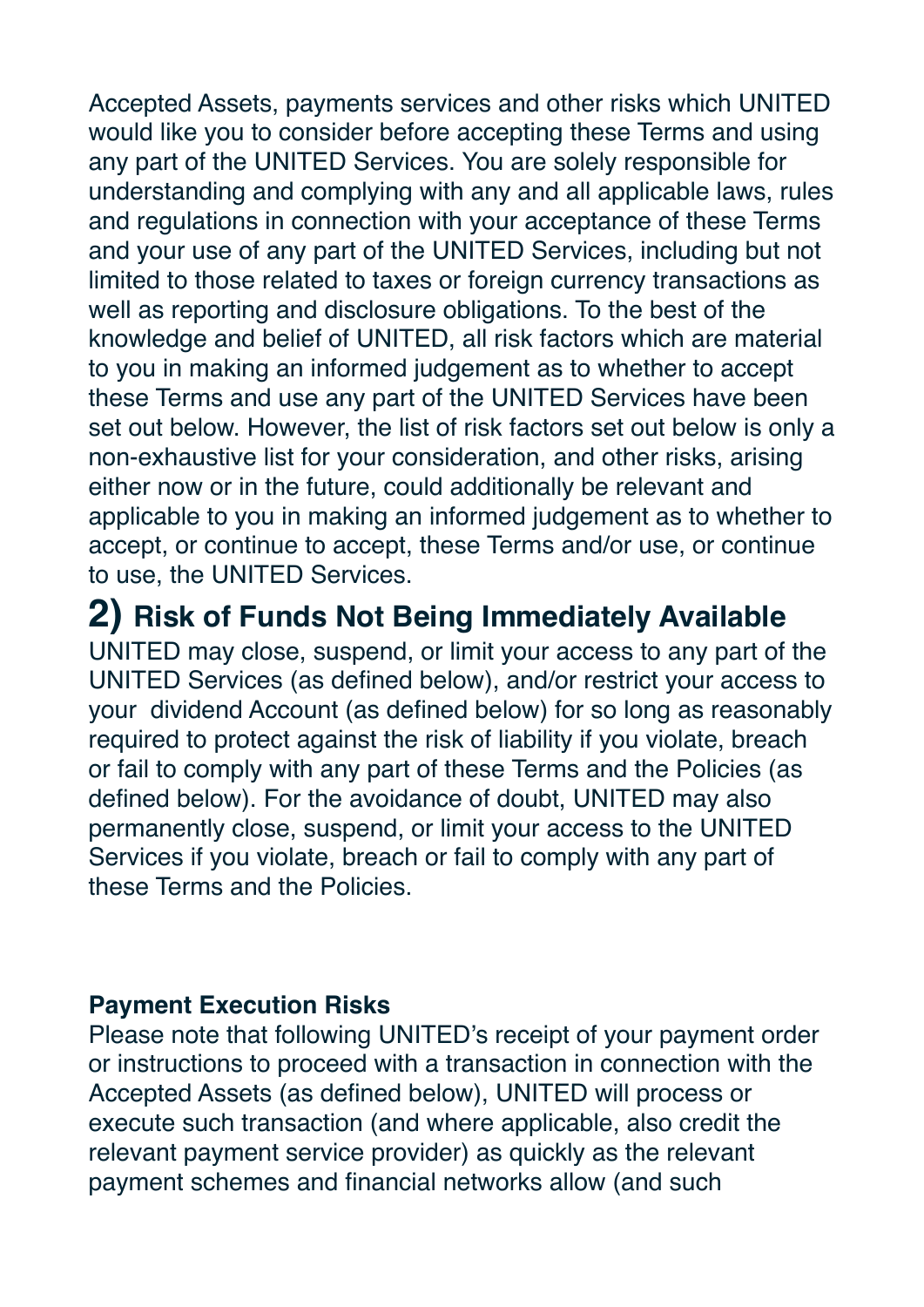transaction may be completed by the next business day following the date of UNITED's receipt of your payment order or instructions). **Price Change Risk Associated with Using Virtual Currencies** Prices of virtual currencies, cryptographic tokens and/or other digital assets fluctuate day by day or even hour by hour. The value of your Available Balance could surge or drop suddenly. Please note that there is a possibility that the price of virtual currencies, cryptographic tokens and/or other digital assets such as the Accepted Assets could drop to zero. Prices of virtual currencies, cryptographic tokens and/or other digital assets are prone to significant fluctuations, for example, due to announced proposed legislative acts, governmental restrictions, news related to cybercrimes or other factors causing potentially excessive market enthusiasm or disproportionate loss in confidence. Prices of virtual currencies, cryptographic tokens and/or other digital assets can also be manipulated.

#### **Liquidity Risk and the Nature of Virtual Currencies**

Your UNITED Wallet Account and the Available Balance of your UNITED Wallet Account are not protected by the relevant deposit guarantee or investment indemnity schemes in the jurisdiction(s) of UNITED.

Virtual currencies, cryptographic tokens and/or other digital assets such as those which are the Accepted Assets are not legal tender and are not backed by any government. Unlike fiat currencies, which are regulated and backed by local governments and central banks, virtual currencies, cryptographic tokens and/or other digital assets such as those which are the Accepted Assets may be based only on technology and user consensus. In cases of massive manipulations or market panic, central governments will not take any corrective actions or measures to achieve stability, maintain liquidity or protect the value of virtual currencies, cryptographic tokens and/or other digital assets such as those which are the Accepted Assets.

#### **Blockchain Network Risk**

Completion of certain transactions in connection with virtual currencies, cryptographic tokens and/or other digital assets such as those which are the Accepted Assets on blockchains can be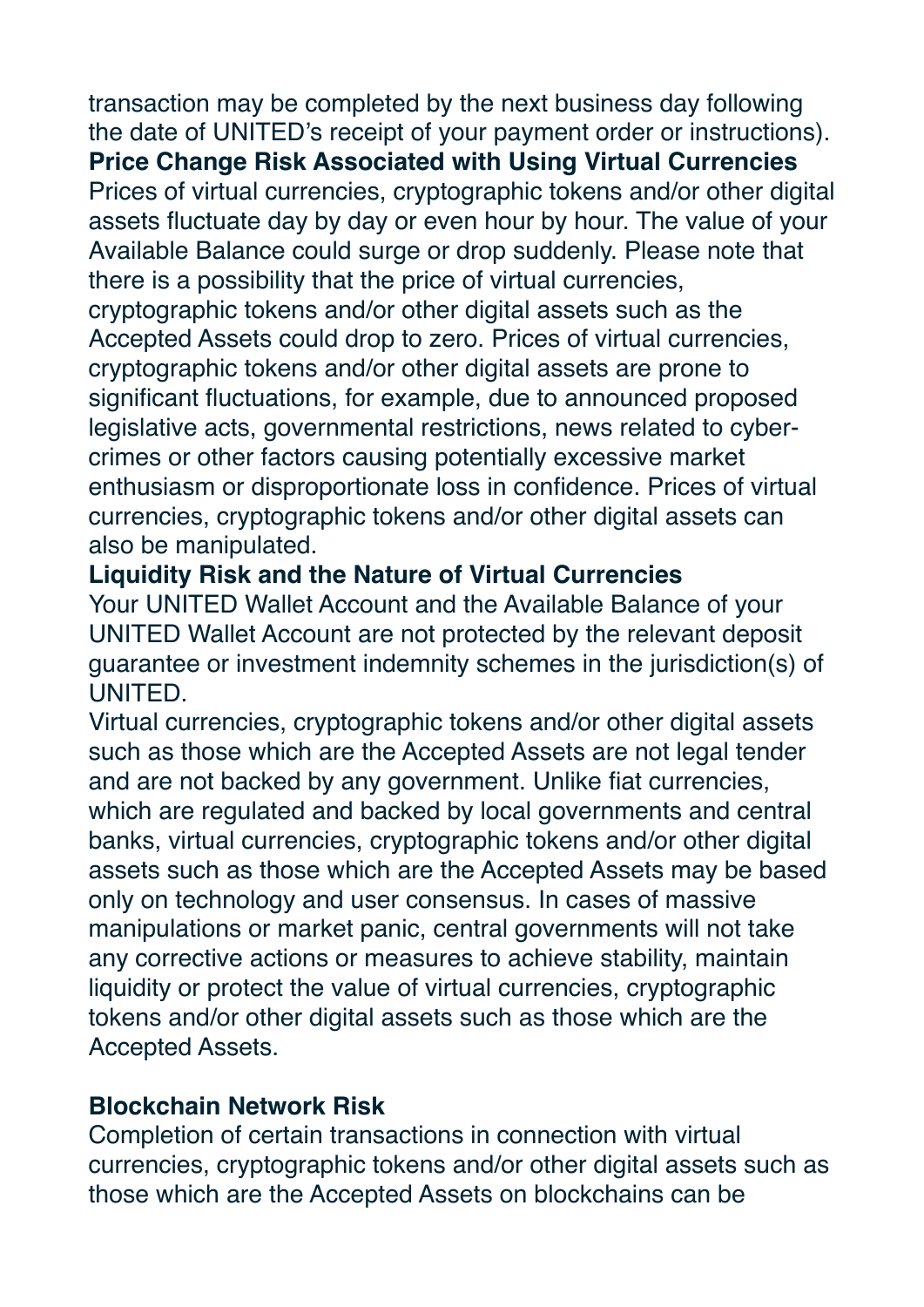deferred for a certain period of time until an adequate number of confirmations has been received. A UNITED Wallet Transaction or a Card Transaction (to the extent that it is blockchain-based) will not be confirmed in your UNITED Wallet Account until such adequate number of confirmations has been received and confirmed by UNITED. There is a possibility that your UNITED Wallet Transactions and Card Transactions (to the extent that they are blockchain-based) may be cancelled or remain unconfirmed on blockchains. Transactions in connection with virtual currencies, cryptographic tokens and/or other digital assets such as those which are the Accepted Assets may be irreversible, and, accordingly, Losses (as defined below) due to fraudulent or accidental transactions may not be recoverable. Some transactions in connection with virtual currencies, cryptographic tokens and/or other digital assets such as those which are the Accepted Assets shall be deemed to be made when recorded on a public ledger, which is not necessarily the date or time when you or another party initiated the transaction.

**Risk of Using External Wallet Services and Exchange Services** In the case where you use an external cryptocurrency wallet or a cryptocurrency wallet which is established or maintained with an Exchange (as defined below) and you do not have secure possession of your private key or credentials to access such cryptocurrency wallet, you may not be able to access your virtual currencies, cryptographic tokens and/or other digital assets including those which are Accepted Assets. UNITED is also under no obligation, and may not be able, to assist you in such case. **Risk of Using UNITED Wallet Account and UNITED Wallet App** While UNITED is committed to high standards for maintaining the security of all private keys to the cryptocurrency wallets associated with UNITED Wallet Accounts, UNITED is not responsible and is not liable for any Loss resulting from any loss, theft, or inappropriate or unauthorised disclosure of and/or use of the private keys to the cryptocurrency wallet associated with your UNITED Wallet Account where such loss, theft, or inappropriate or unauthorised disclosure of and/or use is not within the control of UNITED. UNITED is also under no obligation to take any corrective action or measure in the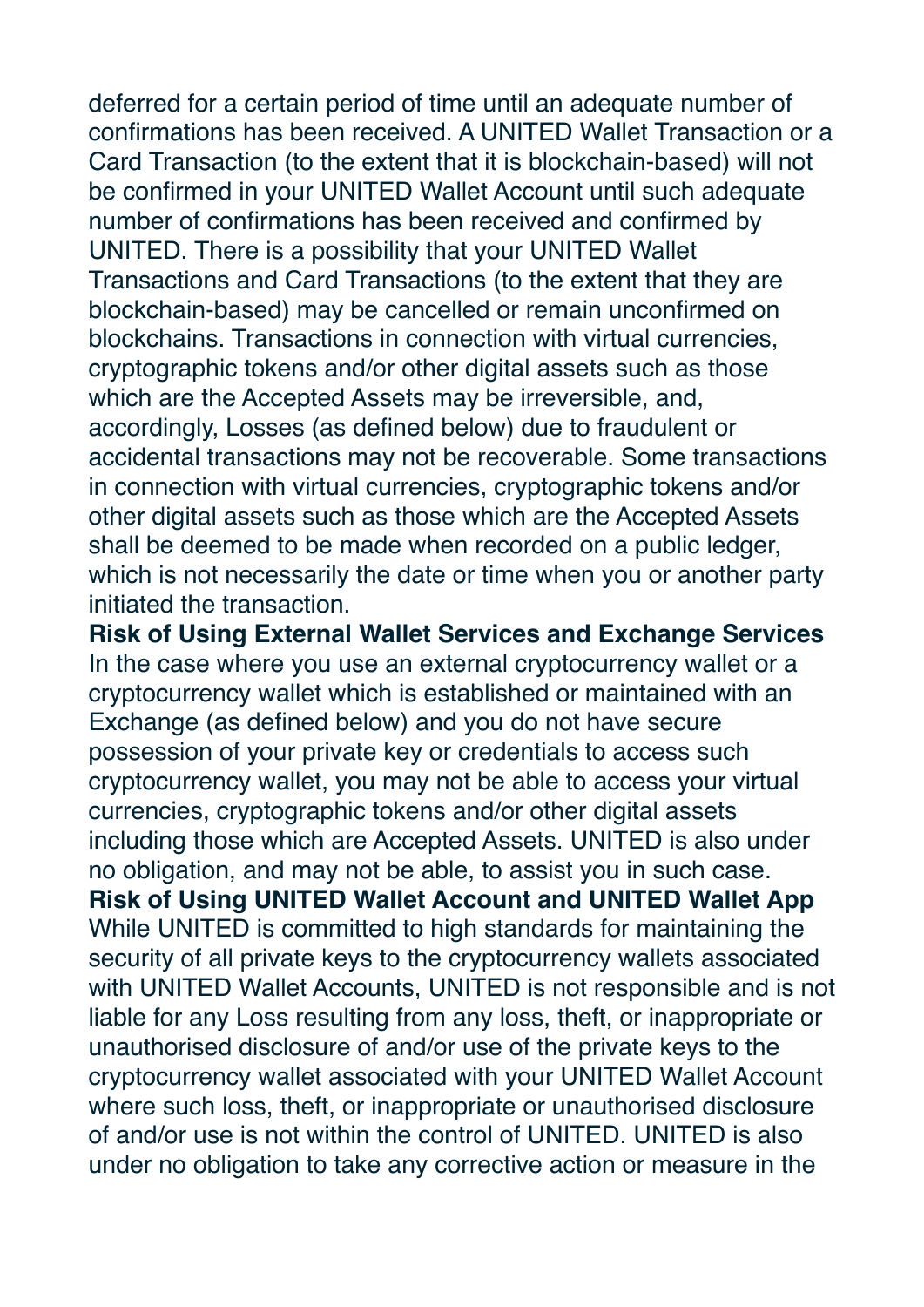event of any such loss, theft, or inappropriate or unauthorised disclosure of and/or use.

#### **3) Regulatory Uncertainty**

The regulatory frameworks applicable to payment services providers and transactions in connection with virtual currencies, cryptographic tokens and/or other digital assets such as those which are the Accepted Assets are still developing and in a state of flux. It is possible that your UNITED Wallet Transactions are, or may be in the future, subject to various reporting, tax or other liabilities and obligations. Legislative and regulatory changes or actions at the country, regional (for example, in the EU or an EEA) or international level may materially and adversely affect the use, transfer, exchange, and value of virtual currencies, cryptographic tokens and/or other digital assets such as those which are the Accepted Assets.

registration or application is approved by UNITED, UNITED shall consider you as a **"Business Customer"** and your UNITED Wallet Account as a **"Business Account"**; (b) you represent and warrant that such corporation is duly incorporated and validly existing under the Applicable Laws; (c) you represent and warrant that you are duly authorised to agree with and accept these Terms for and on behalf of a corporation and procure the performance by such corporation of all obligations hereunder; and (d) all references to "you" in these Terms shall refer to such corporation. In the case where you are approved by UNITED as a Business Customer and your UNITED Wallet Account is approved as a Business Account, certain provisions of the Directive or the Directive Transpositions may not be applicable to your use of the UNITED Services.

#### **4)UNITED WALLET ACCOUNT INFORMATION AND USER CONTENT**

4.1. You can review the Customer Information provided by you to UNITED and make any desired changes to certain Customer Information, or to the settings for your UNITED Wallet Account, at any time by logging into your UNITED Wallet Account through the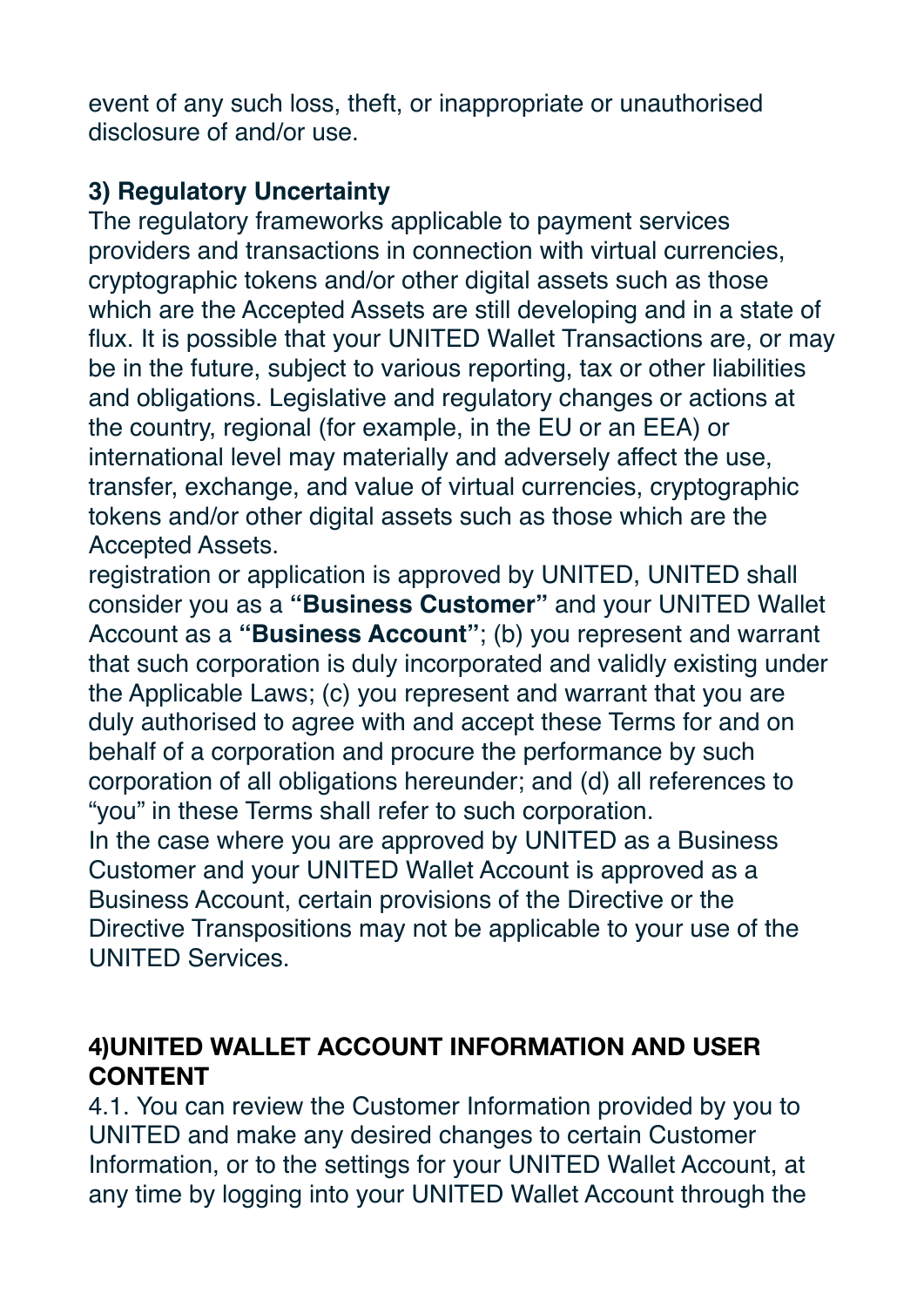UNITED Wallet App, accessing your profile therein and changing your preferences therein. You can also close your account in accordance with Paragraph 19 below.

4.2. Unless your access to your UNITED Wallet Account is restricted (for example, due to any suspicions of inappropriate or unauthorised disclosure of your UNITED Wallet Account and/or your Credentials or a very prolonged period of inactivity), you may access selected details of executed Card Transactions and UNITED Wallet Transactions, selected parts of your Customer Information and selected details of your Available Balance by logging into your UNITED Wallet Account through the UNITED Wallet App. Selected information relating to your Card Transactions and UNITED Wallet Transactions will also be provided to you via email. You can also access the transaction history of your Card and your UNITED Wallet Account by logging into your UNITED Wallet Account through the UNITED Wallet App. You will also be able to access a downloadable report via your UNITED Wallet Account, including all fees payable by and charged to you in the relevant period. In addition to the standard information made available by UNITED to all users, you have the right to request for access to your Customer Information that we hold. If we receive such request from you, we shall handle your request in accordance with the Privacy Policy. 4.3 The UNITED Services may include parts thereof which allow you to create, post, upload, share or store content, including, but not limited to, photos, videos, sound, text, graphics, code, items or other information and materials (collectively, your "User Content"). You are solely responsible for any of the User Content created, posted, uploaded, shared or stored by you and for your use of any interactive features of the UNITED Services. You will not create, post, share or store any User Content that:

(a) is unlawful, libelous, defamatory, obscene, pornographic, sexually suggestive, harassing, threatening, invasive of privacy or publicity rights, abusive, inflammatory, fraudulent or otherwise objectionable;

(b) would constitute, encourage or provide instructions for a criminal offense, violate or infringe the rights of any party (including intellectual property rights or rights of publicity or privacy), otherwise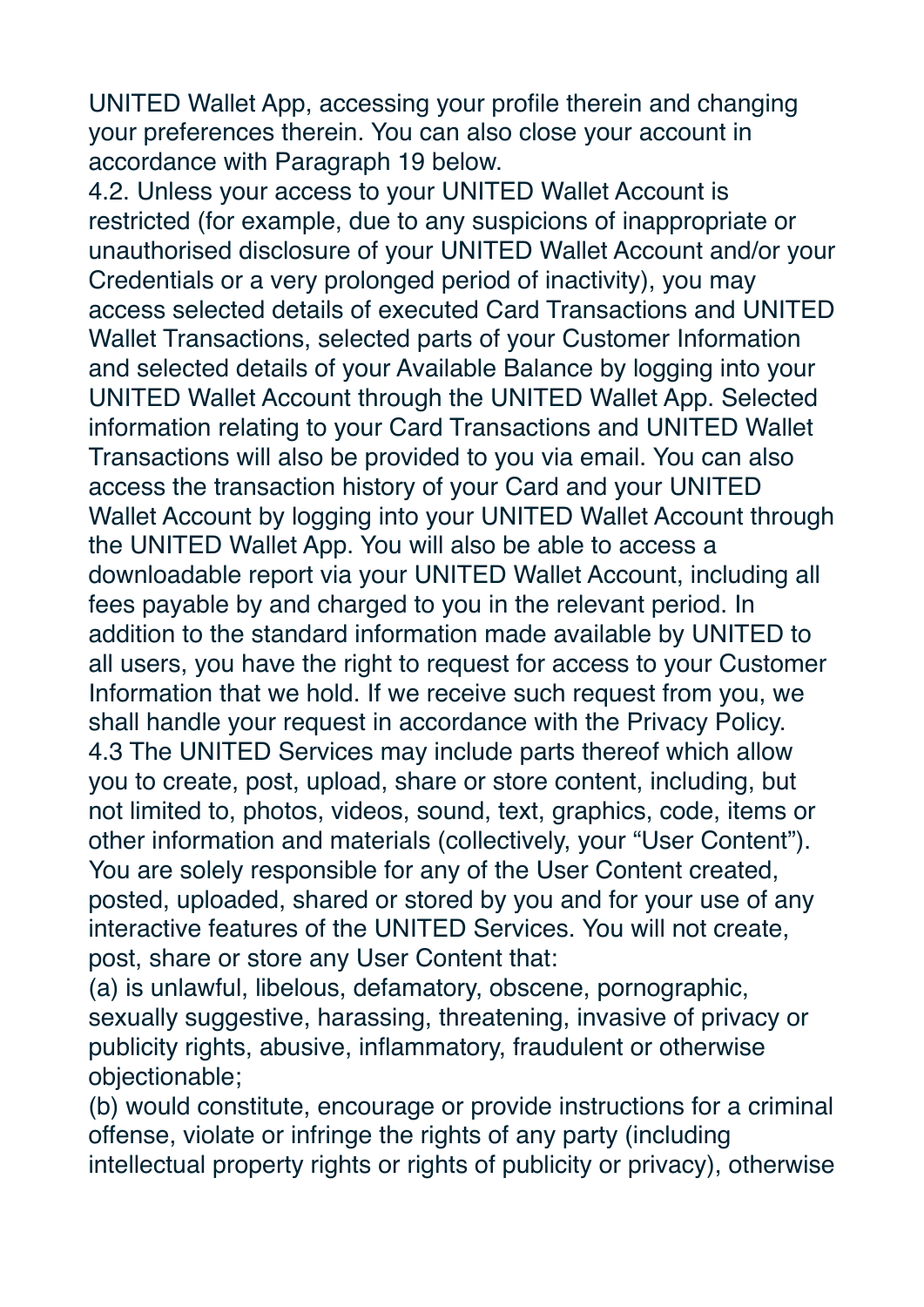create liability or violate any local, state, national or international law;

(c) contains or depicts any statements, remarks or claims that do not reflect your honest views and experiences;

(d) contains personally identifiable information about any person without that person's consent;

(e) impersonates, or misrepresents your affiliation with, any person or entity (including UNITED or the Card Issuer);

(f) refers to or depicts UNITED or the UNITED Services but fails to disclose any material connection to UNITED or the UNITED Services which may exist;

(g) contains any unsolicited promotions, political campaigning, advertising or solicitations;

(h) contains any viruses, corrupted data or other harmful, disruptive or destructive files or content; or

(i) in UNITED's sole judgment, is objectionable or that restricts or inhibits any other person from accessing and using the UNITED Services, or that may expose UNITED, the Card Issuer or any other person to any harm or liability of any type.

4.4 UNITED does not endorse any User Content that is created, posted, uploaded, shared or stored by you in or through any part of the UNITED Services. UNITED shall not be responsible or liable for any User Content. Although UNITED is under no obligation to screen, edit or monitor User Content, UNITED reserves the right, and have absolute discretion, to remove, screen or edit User Content posted or stored on the Services at any time and for any reason. You are solely responsible for creating backup copies of and replacing any User Content you create, post, upload, share or store in or through any part of the UNITED Services at your sole cost and expense.

# **5. RIGHTS TO FEEDBACK AND USER CONTENT**

5.1 To the maximum extent permitted by the Applicable Laws, and in accordance with the Privacy Policy, UNITED shall be entitled to retrieve and collect, use and disclose any Feedback provided by you to UNITED or User Content created, posted, uploaded, shared or stored by you in connection with any part of the UNITED Services. UNITED shall be entitled to collect, use or disclose any Feedback provided by you to UNITED and any User Content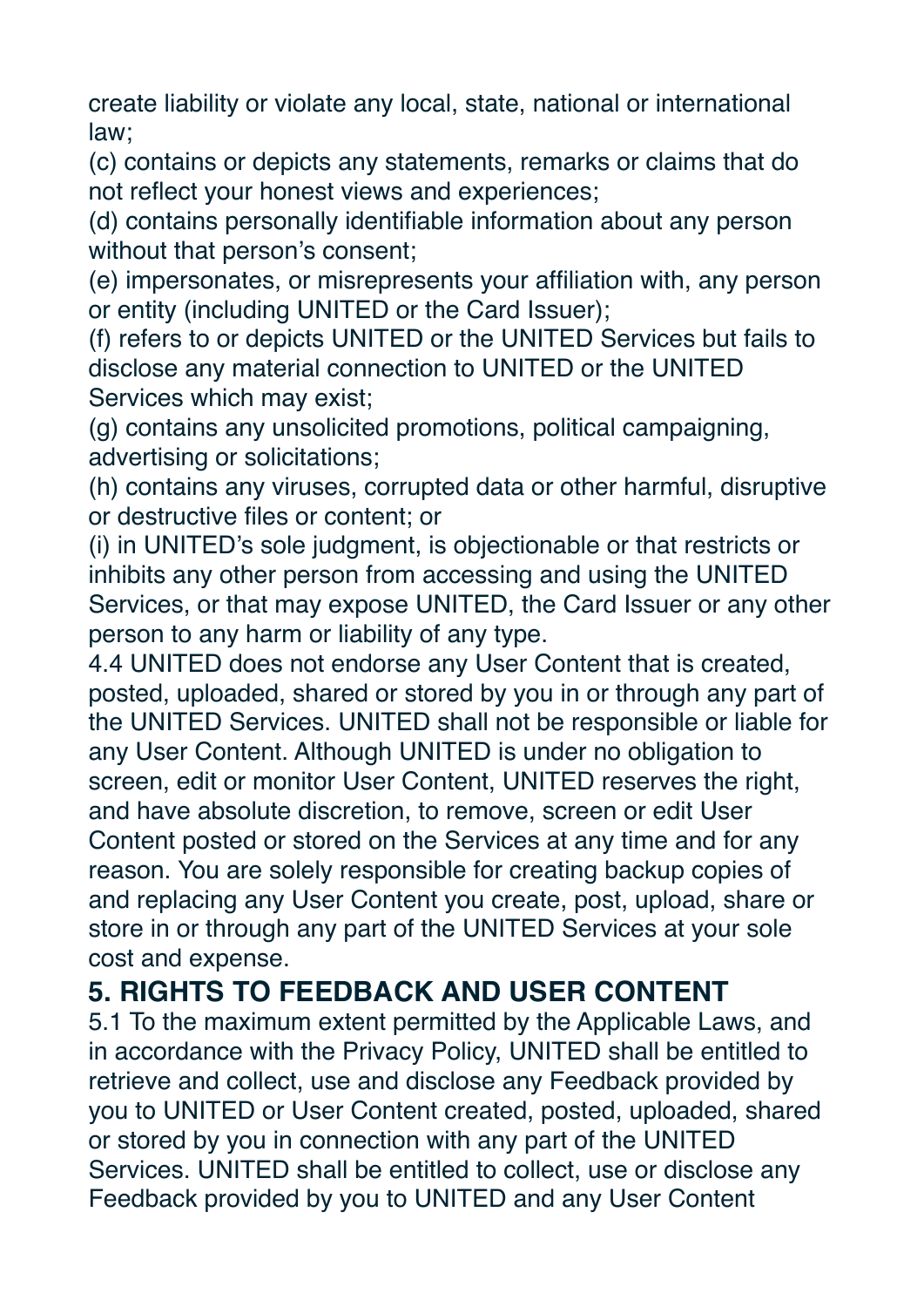created, posted, uploaded, shared or stored by you in connection with any part of the UNITED Services for the purposes set out in the Privacy Policy. 5.2 To the maximum extent permitted by the Applicable Laws, and in accordance with the Privacy Policy, UNITED shall be entitled to retain all Feedback and User Content it receives for as long as is necessary to fulfil the purposes for which they were collected.

5.3 In the event that you wish to withdraw your consent given under this Paragraph after your Feedback has been provided to UNITED or after your User Content has been created, posted, uploaded, shared or stored by you in connection with any part of the UNITED Services, you are required to notify UNITED of such withdrawal of consent in accordance with Paragraph 28 below, whereupon UNITED shall be entitled to take such action, or procure to be taken any such action, as UNITED may consider appropriate arising from or in connection with such withdrawal of consent.

5.4 You agree to grant UNITED a non-exclusive, royalty-free, worldwide, perpetual, irrevocable, transferable and fully sublicenseable right to use, reproduce, create derivative works of, distribute, publicly perform and publicly display all Feedback and User Content for any purpose which UNITED deems fit (including the copying, transaction, distribution and publication thereof). You represent and warrant that you own all intellectual property rights (or have obtained all necessary rights) to provide your Feedback or create, post, upload, share or store User Content in connection with any part of the UNITED Services and to grant UNITED the foregoing license(s).

# **6. RESPONSIBILITY TO MAINTAIN SECRECY AND SECURITY OF CREDENTIALS**

6.1. UNITED is committed to handling all Customer Information provided by you to UNITED with high standards of information security.

6.2. Your email address, your Credentials, other Customer Information which you provide to UNITED and certain additional authentication methods will be used to access the UNITED Services (including your UNITED Wallet Account and your Card) and to initiate communications with UNITED in accordance with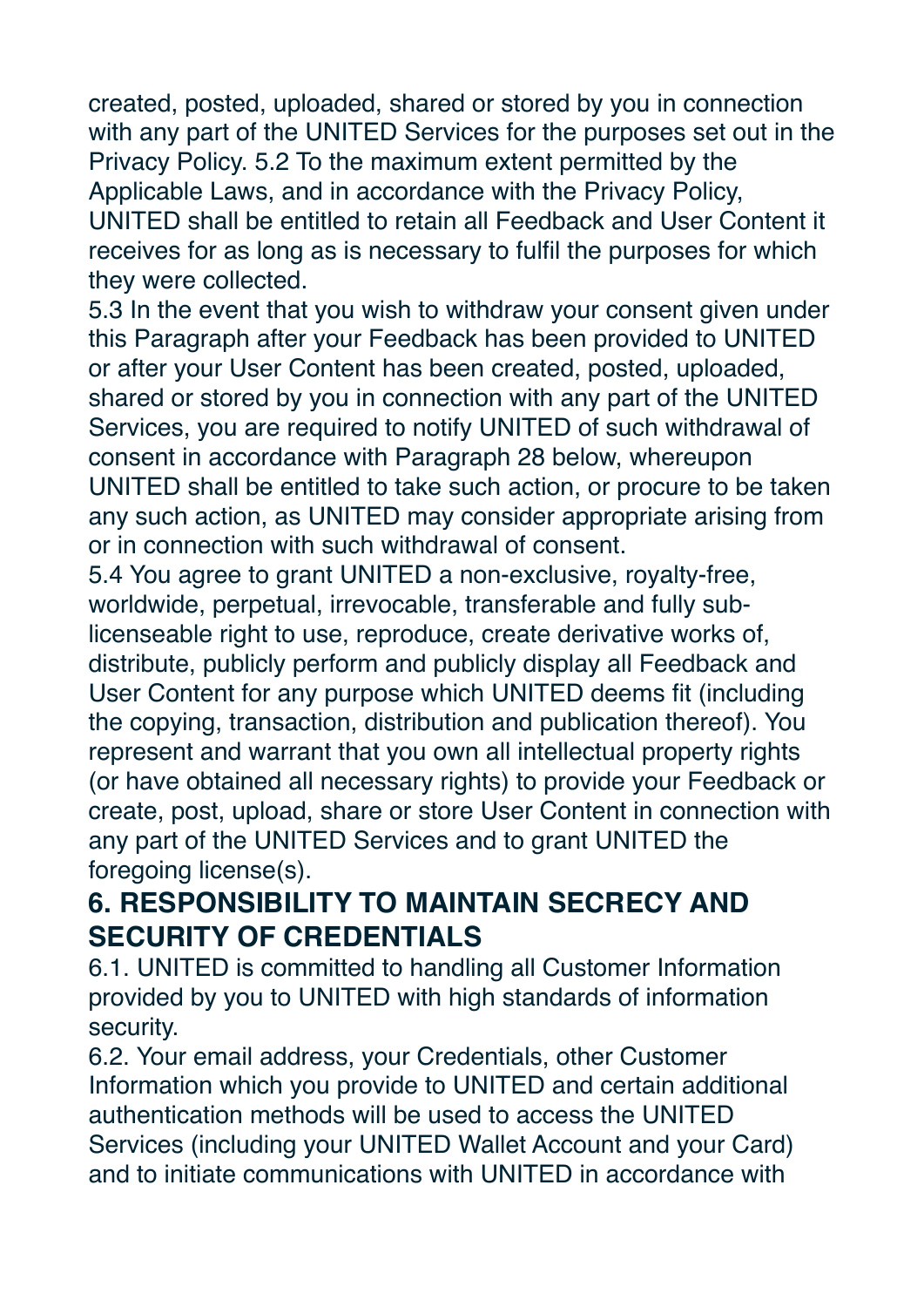Paragraph 28 below. You may also be prompted to answer several security questions.

6.3 You shall have the sole responsibility to maintain the secrecy and secure possession of all of your Credentials. You should not disclose your Credentials to any person other than representatives of UNITED. While representatives of UNITED may request for only information or documents for purposes of verifying your identity and address, they will never request for your password and any other access keys for accessing your UNITED Wallet Account or the cryptocurrency wallet associated therewith, or your Card number, your card verification value (CVV) or card verification code (CVC). Accordingly, any email, telephone call or other communication requesting for your password and any other access keys for accessing your UNITED Wallet Account or the cryptocurrency wallet associated therewith, or your Card number, your card verification value (CVV) or card verification code (CVC) should be treated as unauthorised and suspicious, and notified to UNITED in accordance with Paragraph 28 below for further review or investigation. 6.3. If you do share your Credentials with a third party for any reason, including for the reason that the third party has promised to provide you with additional services such as account aggregation or information services, such third party will have access to and use your UNITED Wallet Account, the Customer Information provided by you to UNITED and your Card. You may also be responsible for any other actions taken by such third party using your Credentials. Granting permission to any third party in any way does not relieve you of any of your responsibilities, obligations and liabilities under these Terms.

6.4 In the event that you discover, suspect or have reason to believe that there has been any UNITED Wallet Transaction or Card Transaction arising from or in connection with any loss, theft, or inappropriate or unauthorised disclosure of and/or use of your Card, your UNITED Wallet Account and/or your Credentials, you shall immediately:

(a) notify UNITED of such UNITED Wallet Transaction or Card Transaction (as the case may be), such loss, theft, inappropriate or unauthorised disclosure, access or use and provide such other Customer Information as may be requested by UNITED in relation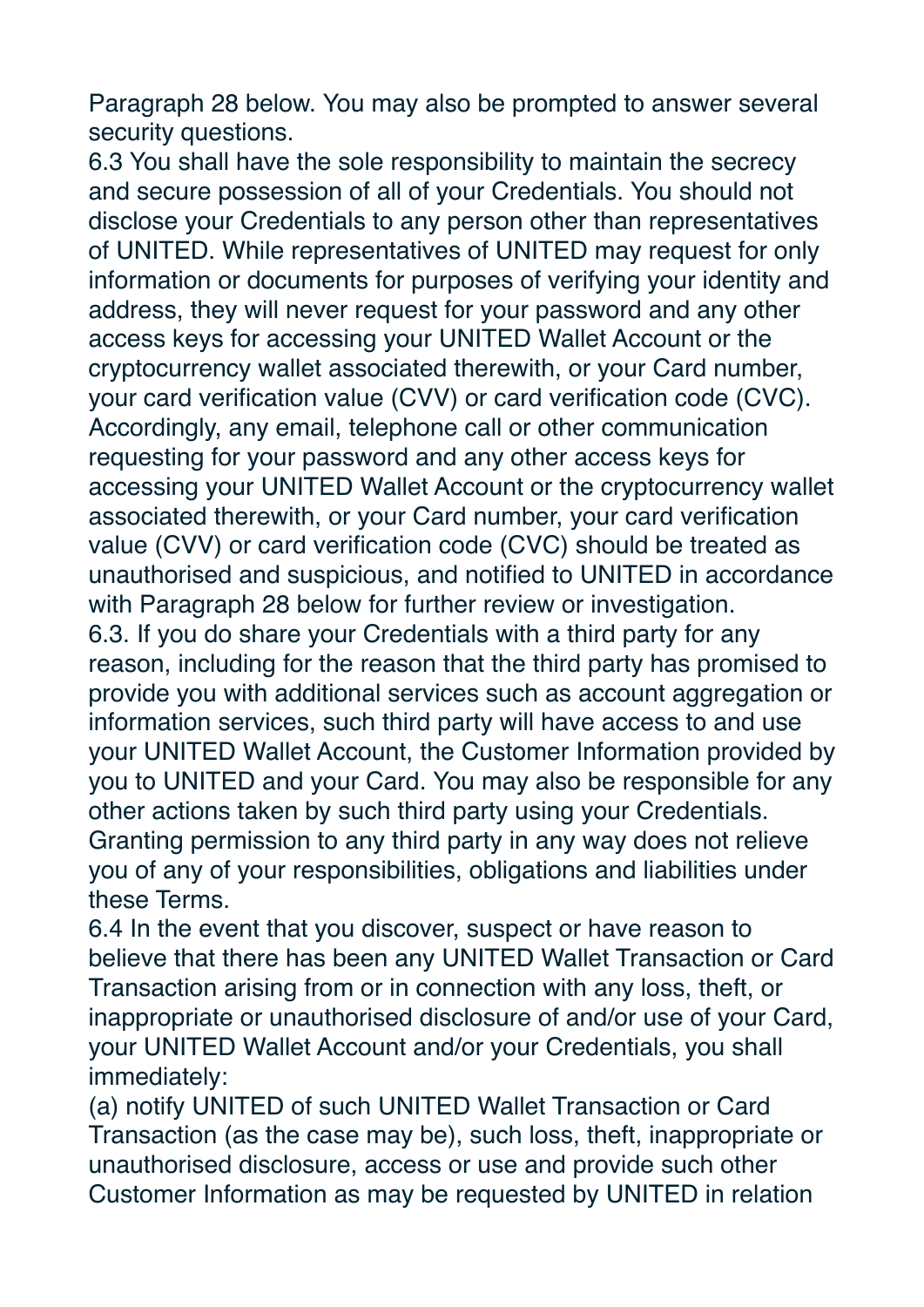to such UNITED Wallet Transaction or Card Transaction (as the case may be) in accordance with Paragraph 28 below; and (b) through the UNITED Wallet App, access your UNITED Wallet Account, block or lock your Card and disable all uses of your Card and your UNITED Wallet Account for any further transactions. Where required, you shall promptly take such steps as may be prescribed by UNITED and/or as indirectly instructed by the Card Issuer in relation to such loss, theft, inappropriate or unauthorised disclosure, access or use, including the making of a police report accompanied by written confirmation of such loss, theft, inappropriate or unauthorised disclosure, access or use and any other information that UNITED may require or as indirectly instructed by the Card Issuer.

6.5 Subject to these Terms and to the maximum extent permitted by the Applicable Laws, UNITED shall be entitled to hold the Available Balance in accordance with the Applicable Laws, maintain the UNITED Wallet Account and deduct the Available Balance from your UNITED Wallet Account for all Card Transactions and/or UNITED Wallet Transactions carried out before UNITED is notified of such UNITED Wallet Transaction or Card Transaction (as the case may be) or such loss, theft, inappropriate or unauthorised disclosure, access or use in accordance with Paragraph 28 below, even if such transactions were carried out without your authorisation.

6.6 You hereby acknowledge and agree that you shall have no right(s), claim(s) or cause(s) of action in any form or manner against UNITED in the event of any loss, theft, or inappropriate or unauthorised disclosure of and/or use of your Card, your UNITED Wallet Account and/or your Credentials. You further acknowledge and agree that you will not hold UNITED responsible for, and will indemnify UNITED from, any Loss of UNITED arising from the actions or inactions of an unauthorised third party in connection with the permissions granted by you to such unauthorised third party.

**6A. DISPUTED UNITED WALLET TRANSACTIONS**

In the event that UNITED is notified by you of any UNITED Wallet Transaction which you discover, suspect or have reason to believe to be arising from or in connection with any loss, theft, or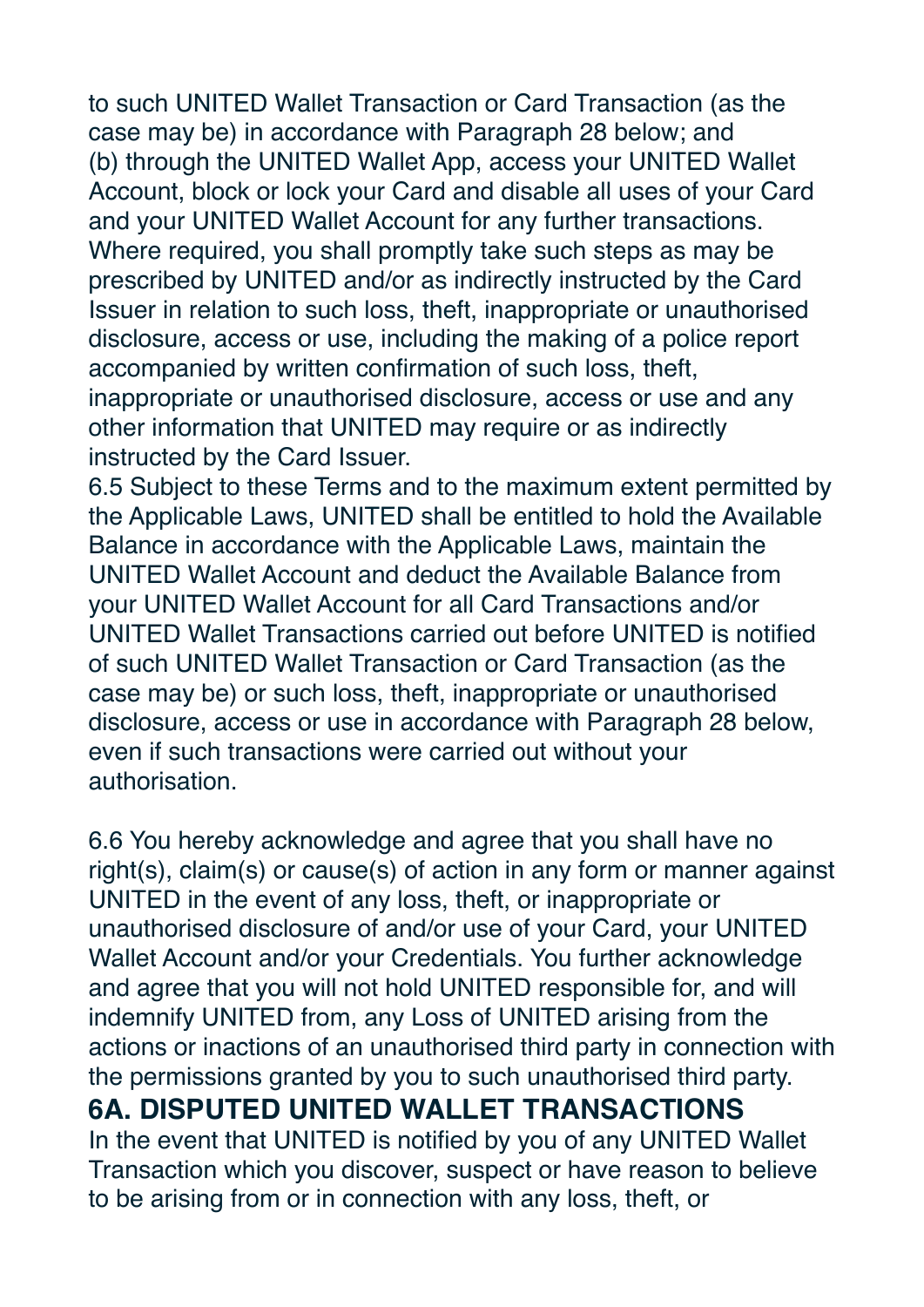inappropriate or unauthorised disclosure of and/or use of your UNITED Wallet Account and/or your Credentials in relation to your UNITED Wallet Account, or any manifest or obvious technical and/ or system failure and/or error at any stage of a UNITED Wallet Transaction:

(a) UNITED may, at its sole and absolute discretion, proceed to investigate such UNITED Wallet Transaction and determine, whether or not to provide a refund of the deducted amount of the Available Balance of your UNITED Wallet Account which are the subject of such UNITED Wallet Transaction;

(b) during the period of any such investigation, the deducted amount of the Available Balance of your UNITED Wallet Account which are the subject of such UNITED Wallet Transaction shall be unavailable for use in connection with any other UNITED Wallet Transaction or Card Transaction; and

(c) in the case where UNITED determines to provide any such refund, UNITED shall provide a refund to your UNITED Wallet Account of the deducted amount of the Available Balance of your UNITED Wallet Account which are the subject of such UNITED Wallet Transaction.

In the case where UNITED receives additional information in relation to such UNITED Wallet Transaction after a refund of the deducted amount of the amount of the Available Balance of your UNITED Wallet Account have already been provided to you and UNITED determines, in its sole and absolute discretion and based on such additional information, that you shall not be entitled to receive such refund, the refunded amount of Available Balance shall be re-deducted. In the event that your Available Balance is insufficient for such re-deduction, you agree to reimburse UNITED, upon request, for the value of the UNITED Wallet Transaction in excess of your Available Balance in such fiat currency, Accepted Asset or any other form as may be requested by UNITED.

#### **6B. DISPUTED CARD TRANSACTIONS**

In the event that UNITED is notified by you of any Card Transaction which you discover, suspect or have reason to believe to be arising from or in connection with any loss, theft, or inappropriate or unauthorised disclosure of and/or use of your Card and/or your Credentials in relation to your Card, or any manifest or obvious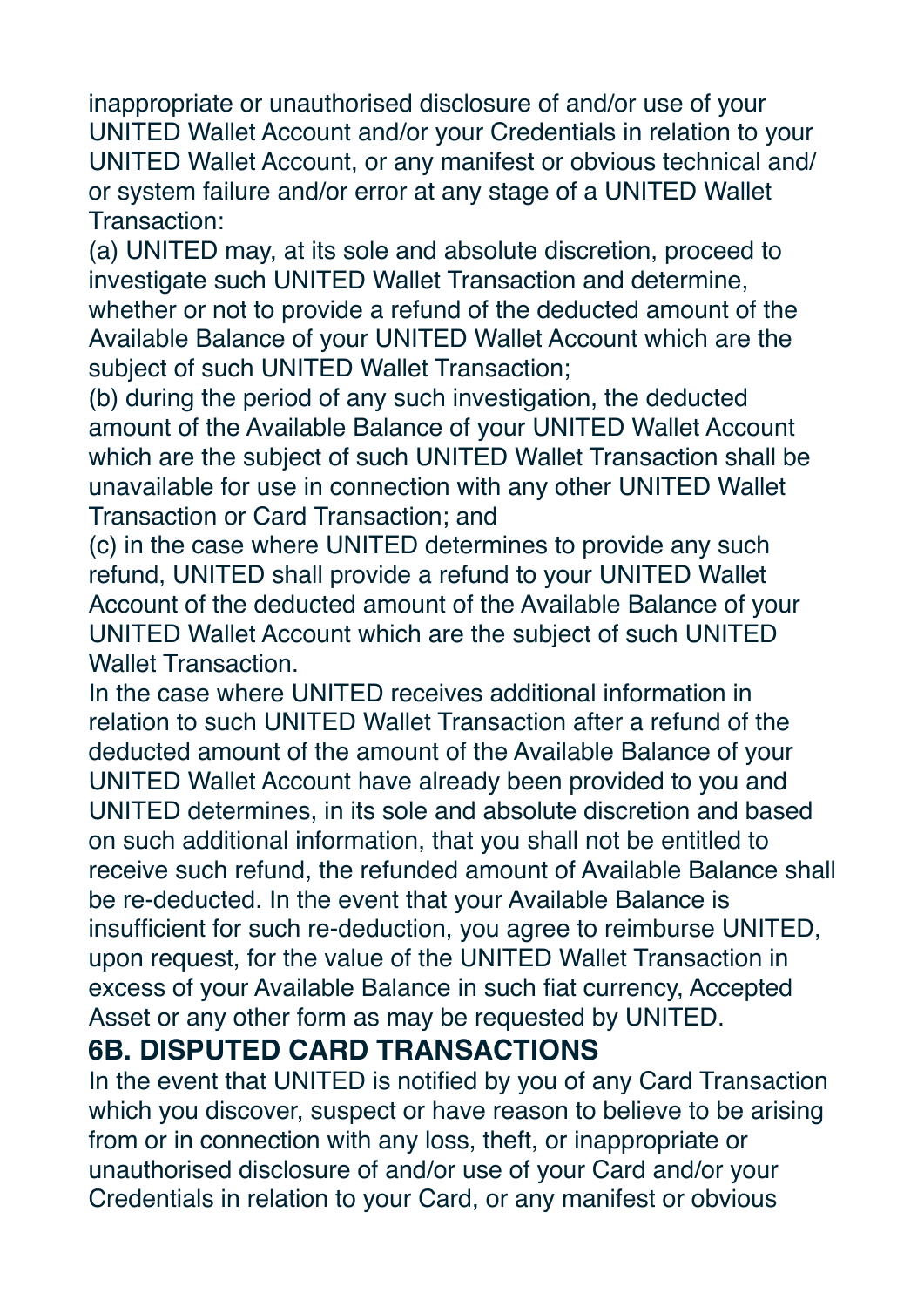technical and/or system failure and/or error at any stage of a Card Transaction:

(a) provided that UNITED is satisfied that you have made all reasonable efforts to resolve the dispute in relation to such Card Transaction with the Merchant with which such Card Transaction was made, UNITED may, at its sole and absolute discretion, proceed to investigate such Card Transaction and determine, whether or not to provide a refund of the deducted amount of the Available Balance of your UNITED Wallet Account which is the subject of such Card Transaction;

(b) during the period of any such investigation, the deducted amount of the Available Balance of your UNITED Wallet Account which is the subject of such Card Transaction shall be unavailable for use in connection with any other UNITED Wallet Transaction or Card Transaction; and

(c) in the case where the UNITED determines to provide a refund of the value of such Card Transaction, UNITED shall provide a refund to your UNITED Wallet Account of the deducted amount of the Available Balance of your UNITED Wallet Account which is the subject of such Card Transaction.

In the case where UNITED and/or the Card Issuer receive(s) additional information in relation to such Card Transaction after a refund of the deducted amount of the amount of the Available Balance of your UNITED Wallet Account has already been provided to you and UNITED determines, based on such additional information, that you shall not be entitled to receive such refund, the refunded amount of Available Balance shall be re-deducted. In the event that your Available Balance is insufficient for such rededuction, you agree to reimburse UNITED, upon request, for the value of the Card Transaction in excess of your Available Balance in such fiat currency, Accepted Asset or any other form as may be requested by UNITED.

## **7. CUSTOMER INFORMATION AND THIRD PARTY SERVICE PROVIDERS**

7.1 Subject to the Applicable Laws and the Policies (including the Privacy Policy), UNITED shall be entitled to collect, use and disclose any and all Customer Information, in the manner and for the purposes set out in the Policies.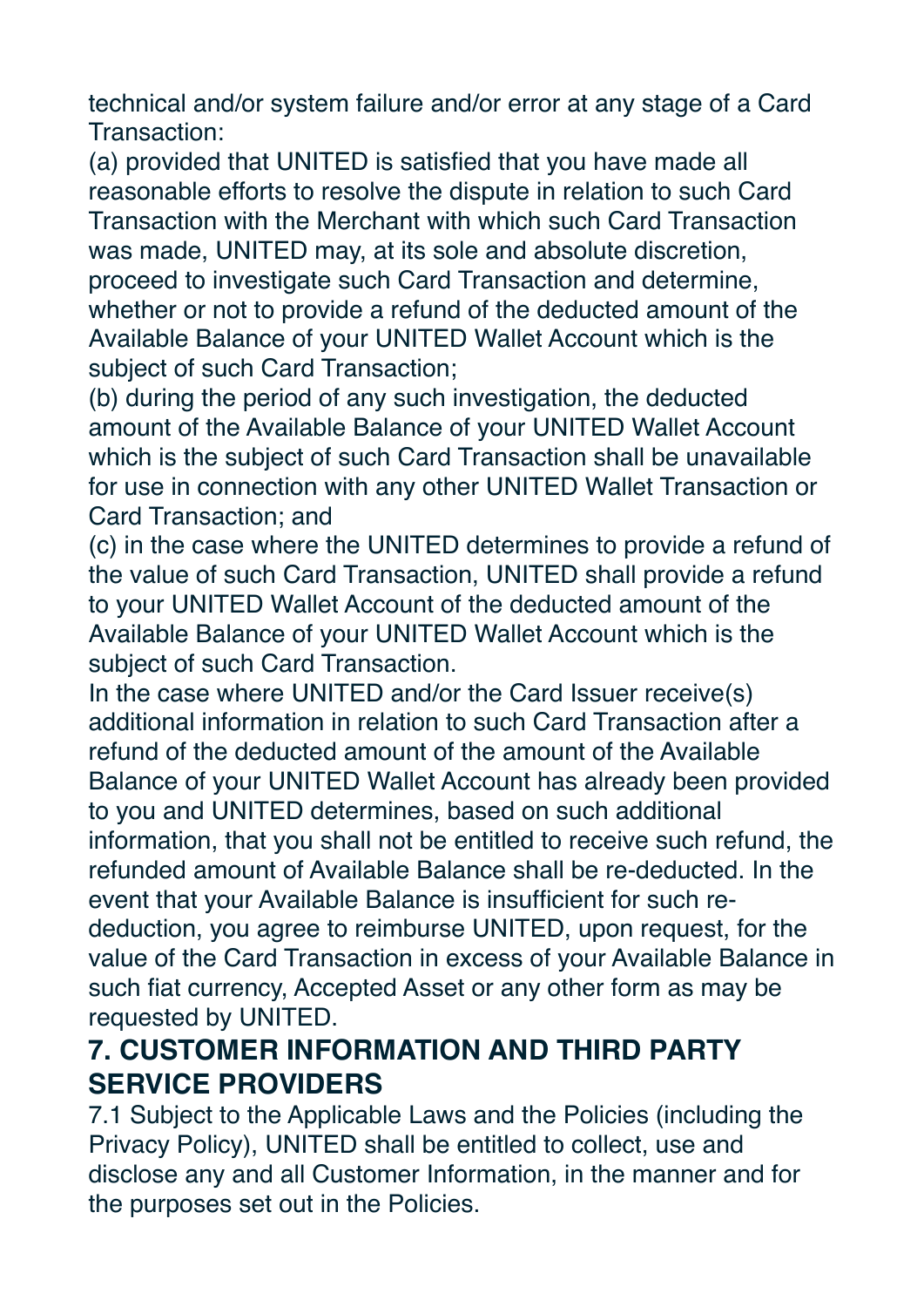7.2 UNITED may make, directly or indirectly, any inquiries which it considers necessary to validate Customer Information provided by you to UNITED, including without limitation searches of or references to commercial databases, population registers or credit reports. You hereby agree to authorise UNITED to obtain one or more of your credit reports, from time to time, to establish, update, or renew your UNITED Wallet Account and/or Card or in the event of a dispute relating to these Terms, activity of your UNITED Wallet Account and/or your Card.

7.3 While UNITED will take steps to verify the identity of users of the UNITED Services, UNITED cannot and does/do not provide any assurance or guarantee of any user identity. You shall be solely responsible for taking any and all appropriate steps to verify the identity of other users of the UNITED Services and any other person with whom you transact using any part of the UNITED Services.

7.4 You hereby agree to:

(a) provide accurate, current and complete Customer Information in relation to your identity, location and other matters in connection with your registration for a UNITED Wallet Account, application for a Card or use of any part of the UNITED Services;

(b) keep all Customer Information provided by you to UNITED updated at all times;

(c) immediately notify UNITED if you change your country of residency or domicile or if there are any other changes to any other Customer Information provided by you to UNITED;

(d) not use a password for your UNITED Wallet Account that you have already used for an account maintained with any other website or any other service provider;

(e) not use a PIN for your Card that you have already used for another virtual or physical card issued outside of these Terms;

(f) protect and maintain the security of your access to your UNITED Wallet Account, your Card and/or the Credentials, by undertaking all appropriate measures and performing all of your obligations as set out in Paragraph 6 below; and

(g) immediately notify UNITED if you discover or otherwise suspect any inappropriate or unauthorised disclosure of and/or use of your UNITED Wallet App and/or your Card.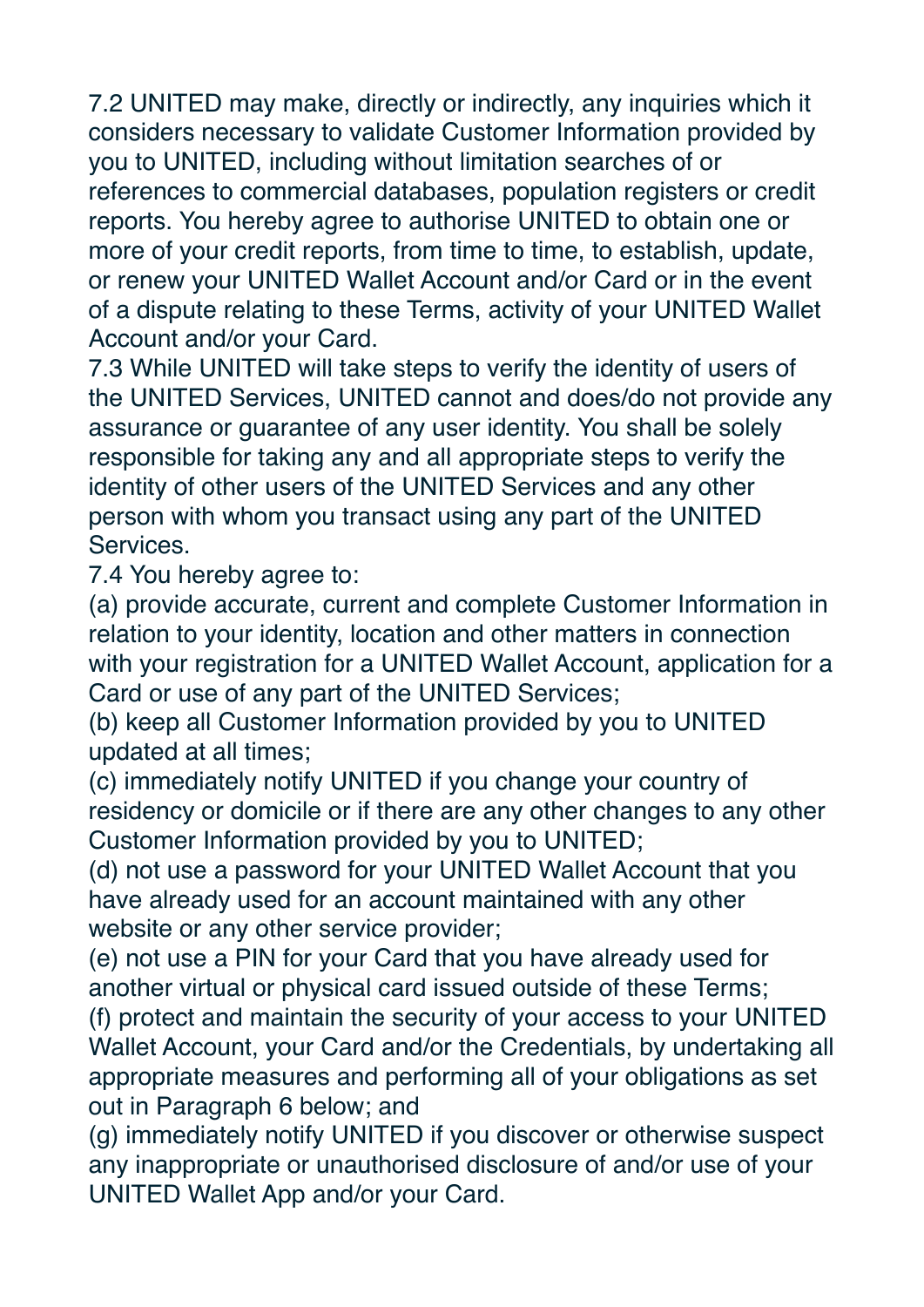7.5 UNITED may engage the services of third party service providers, including providers of custodial services and the Card Issuer, for the purposes of or in connection with the provision of the UNITED Services and the purposes set out in the Policies (including the Privacy Policy).

Subject to the Applicable Laws and the Policies (including the Privacy Policy):

(a) such third party service providers shall be entitled to collect, use, process and disclose any and all Customer Information disclosed by you to UNITED; and

(b) you hereby affirmatively agree and consent to:

(i) the engagement of such third party providers by UNITED for the purposes of or in connection with the provision of the UNITED Services and the purposes set out in the Policies (including the Privacy Policy); and

(ii) the collection, use, processing and disclosure by such third party service providers of any and all such Customer Information.

Such Customer Information may include transactional information in relation to the Card, the UNITED Wallet App and UNITED Wallet Account linked or tied to such Card, and information in connection with the depositing and holding of Accepted Assets.

#### **8. USE OF UNITED WALLET APP AND UNITED WALLET ACCOUNT**

Subject to these Terms (including the Policies), you shall be entitled to access your UNITED Wallet Account to, through your UNITED Wallet App:

(a) deposit and hold the Accepted Assets; or

(b) carry out UNITED Wallet Transactions.

#### **9. OPERATION OF CARD PROGRAMME AND USE OF CARD**

9.1 The Card is a prepaid Visa® travel card. Subject to these Terms (including the Policies), you shall be entitled to use the Card to make a Card Payment to purchase goods or services from Merchants from time to time prior to the expiry date of the Card and after your activation of the Card. To the maximum extent permitted by the Applicable Laws, UNITED shall have the right, at any time in its sole and absolute discretion, to reject any use of your Card for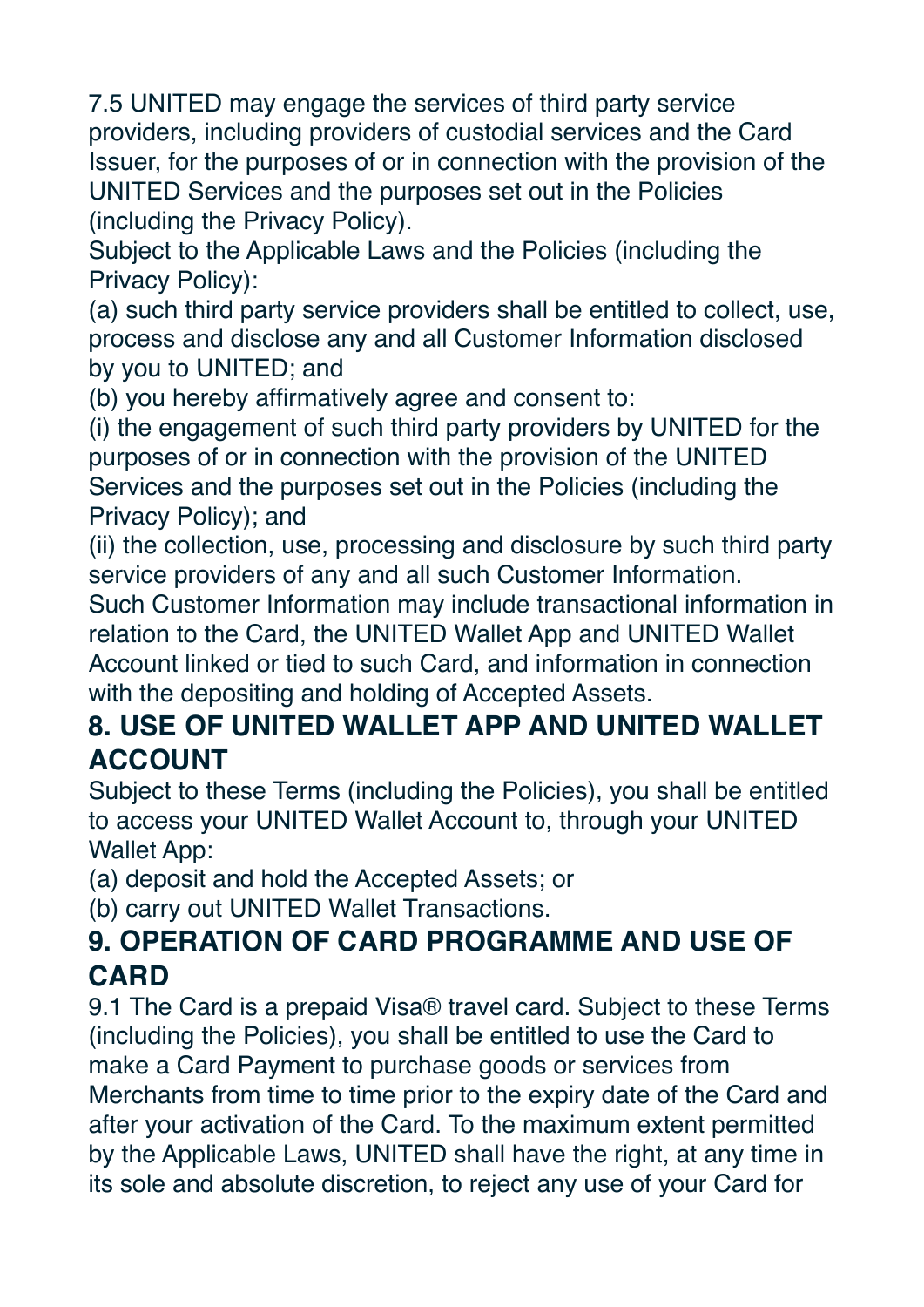any Card Payment, refuse to authorise any Card Payment, or impose lower limits for Card Payments than the Card Limits prescribed by UNITED and/or the Card Issuer as being applicable to your use of your Card. Please note that a Merchant may impose additional fees associated with a Card Payment and any such additional fees shall be payable by and charged to you.

9.2 UNITED shall be responsible for the operation and administration of the Card Programme for customers, and has the primary relationship with each customer who is a holder of a Card. In the operation and administration of the Card Programme, UNITED shall:

(a) hold your Available Balance in accordance with the Applicable Laws and manage the allocation of your Available Balance for your Card; and

(b) ensure timely transfer of funds to the Card Issuer for the Card Issuer's settlement of all your Card Transactions.

9.3 Subject to these Terms (including the Policies), you shall be entitled to make a Card Withdrawal from a Relevant ATM with your PIN. Please note that such Relevant ATM shall be entitled to impose lower limits for Card Withdrawals than the Card Limits prescribed by UNITED and/or the Card Issuer and notified to you as being applicable to your use of your Card and additional fees associated with a Card Withdrawal may be charged by the operator or provider of such Relevant ATM and any such additional fees shall be payable by and charged to you.

9.4 Any use by you of the Card shall be governed by these Terms (including the Policies) between you and UNITED. You

acknowledge that each physical Card is and remains at all times the property of the Card Issuer and you shall:

(a) exercise all due care and diligence in the custody, care and use of the Card;

(b) not tamper or allow anyone to tamper, with the Card;

(c) not permit the Card to be used in any unauthorised manner;

(d) not intentionally deface or damage the Card; and

(e) not affix, print or attach anything or matter onto the Card or otherwise alter, remove or replace any notice, logo or design on the **Card**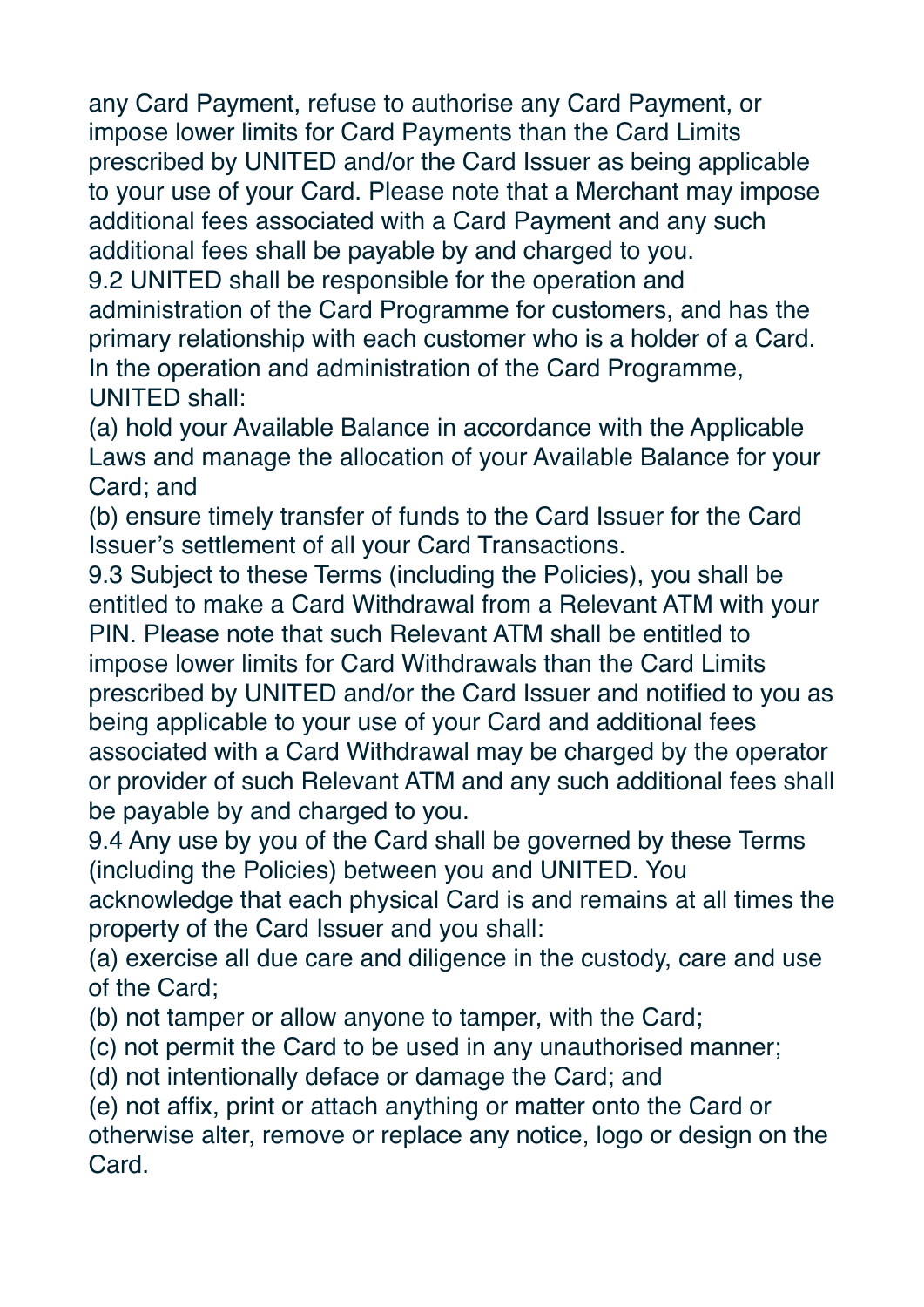Where applicable, any use by you of the Card is subject further to the Policies.

#### **10. EXECUTION OF UNITED WALLET TRANSACTIONS AND CARD TRANSACTIONS**

10.1 When you instruct UNITED to process and complete a UNITED Wallet Transaction or a Card Transaction, you agree and accept that you authorise UNITED to execute such transaction immediately (unless otherwise stated) in accordance with your instructions and, subject to Paragraph 17 below, charge you any applicable fees associated therewith. You represent and warrant that any Customer Information you provide to UNITED in connection with a UNITED Wallet Transaction or a Card Transaction is accurate and complete.

10.2 You further agree and accept that any duly authorised instruction by you to UNITED to process and complete any UNITED Wallet Transaction or Card Transaction cannot be reversed, changed, withdrawn or cancelled, unless such reversal, change, withdrawal or cancellation is reasonably practicable and specifically permitted or required by the Applicable Laws. Notwithstanding the foregoing of this Paragraph, UNITED reserves the right to take actions or measures in relation to any UNITED Wallet Transaction or Card Transaction to correct any technical and/or system failure and/or error.

10.3 Completion of a UNITED Wallet Transaction or a Card Transaction (to the extent that it is blockchain-based) may be deferred for a certain period of time until an adequate number of confirmations have been received on the relevant blockchain. During such period of deferment, the amount of the Available Balance of your UNITED Wallet Account which is subject to such confirmations shall be unavailable for use in connection with any other UNITED Wallet Transaction or Card Transaction. A UNITED Wallet Transaction or a Card Transaction (to the extent that it is blockchain-based) shall not be deemed to be complete or reflected through the Available Balance of your UNITED Wallet Account or the relevant blockchain until such adequate number of confirmations has been received and confirmed by UNITED. 10.5 UNITED may, at any time and to the maximum permitted by the Applicable Laws, pause, refuse to process or complete any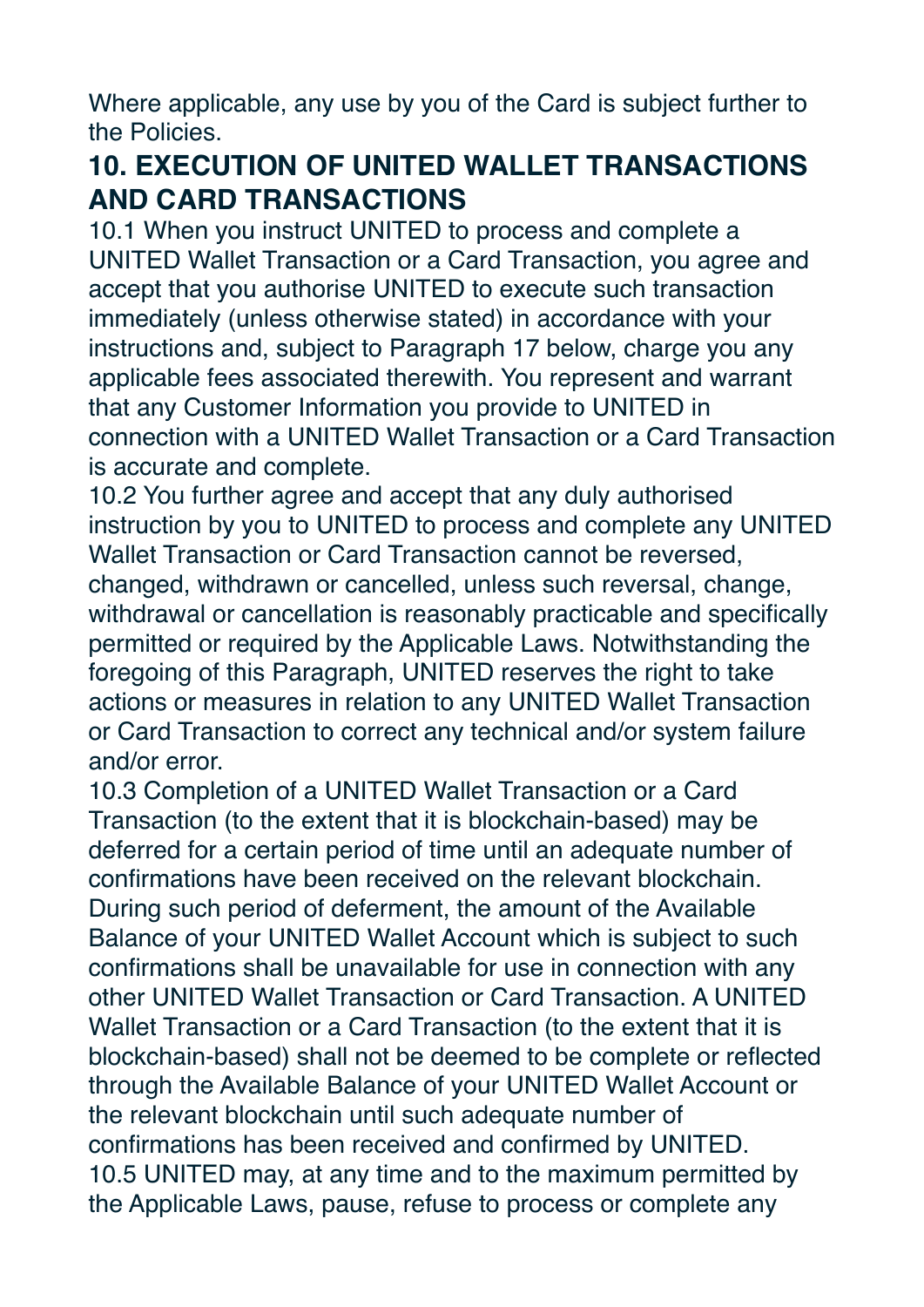UNITED Wallet Transaction or Card Transaction as instructed by you, impose limits on the value or type of such transaction or impose any other conditions or restrictions on your access to and use of the UNITED Services.

10.6 It shall be your sole responsibility to keep track of and monitor your activity for UNITED Wallet Transactions or Card Transactions. 10.7 It shall be your sole responsibility to ensure that the Available Balance of your UNITED Wallet Account is sufficient to cover the full amount required for an intended UNITED Wallet Transaction or a Card Transaction and all fees associated therewith, which shall be payable by you upon initiation of a UNITED Wallet Transaction or a Card Transaction. It shall also be your sole responsibility to ensure that the amount of your Fee Payment Assets (being amongst your Accepted Assets) is sufficient to cover the full amount required for the payable fees as referred to in Paragraph 17 below.

10.8 If you attempt to initiate, or if UNITED is instructed by you to process or complete, a transaction at a time when the Available Balance of your UNITED Wallet Account or the amount of your Fee Payment Assets (being amongst your Accepted Assets) is insufficient to cover the full amount required for such transaction and all fees associated therewith or the full amount required for the payable fees as referred to in Paragraph 17 below (as the case may be), such transaction in most instances will be declined. However, in the event that due to a system malfunction or any other reason, such transaction is successful or completed (or partially successful or completed) notwithstanding that the Available Balance of your UNITED Wallet Account and/or the amount of your Fee Payment Assets (being amongst your Accepted Assets) is/are insufficient for such transaction and all fees associated therewith, you agree to reimburse UNITED, upon request, for the amount of the transaction in excess of your Available Balance and/or the amount of payable fees in excess of the amount of your Fee Payment Assets (being amongst your Accepted Assets) in such fiat currency, Accepted Asset or any other form as may be requested by UNITED.

10.9 It is your sole responsibility to confirm the list of virtual currencies, cryptographic tokens, other digital assets and/or fiat currencies which are Accepted Assets and Fee Payment Assets.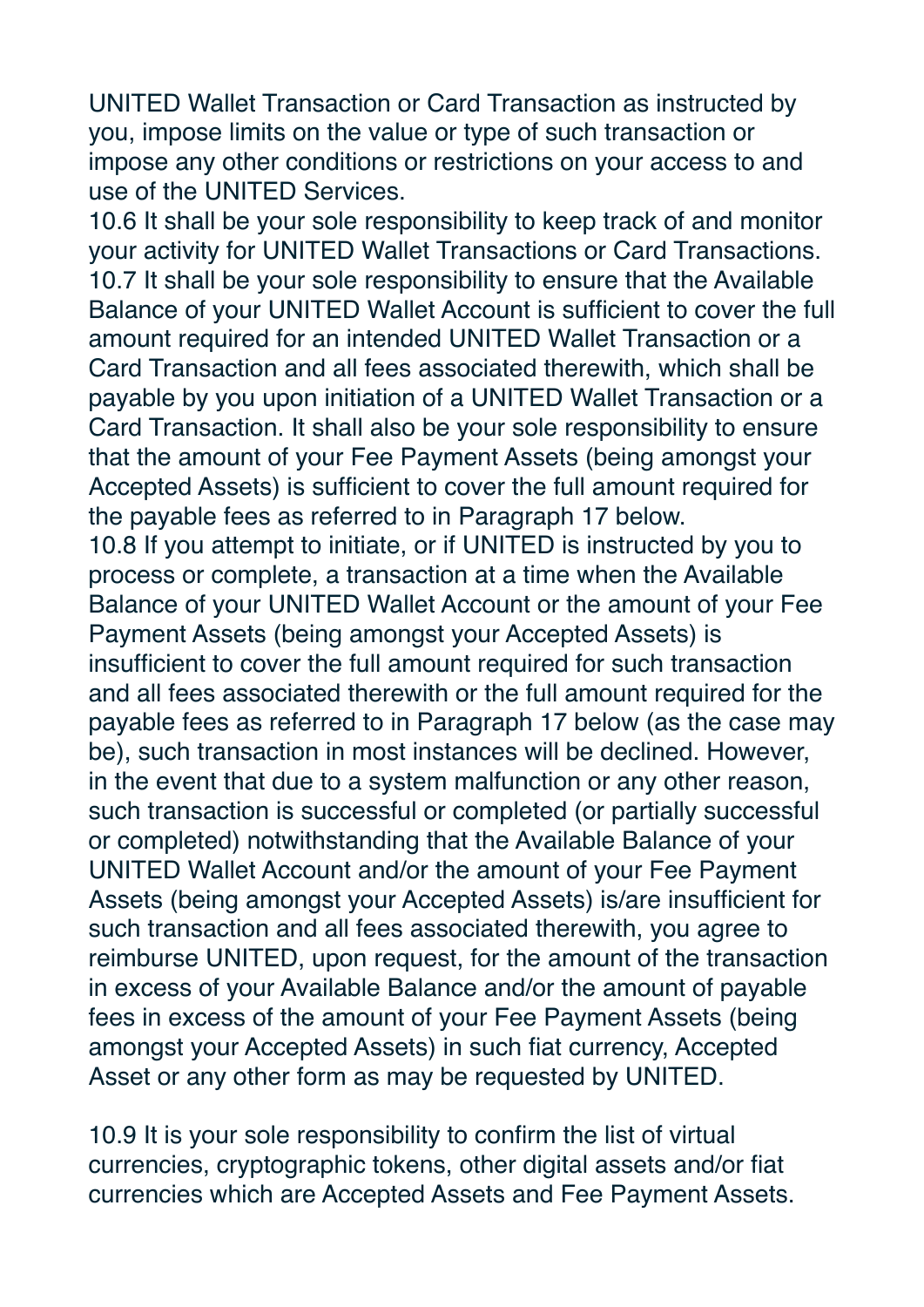Any virtual currencies, cryptographic tokens, other digital assets and/or fiat currencies other than the Accepted Assets (the "Unsupported Assets") which are sent to your UNITED Wallet Account may be lost, destroyed or not returned to you. While you may request for UNITED's assistance to retrieve any such Unsupported Assets which are sent to your UNITED Wallet Account, UNITED is under no obligation to provide such assistance. Additionally, there may be fees payable by and chargeable to you if UNITED provides any such assistance to retrieve the Unsupported Assets for return to you.

10.10 In the event of any airdrop, fork, hack, mining attack (including but not limited to double-spend attacks, majority mining power attacks and "selfish-mining" attacks), cyber-attack, distributed denials of service, technical and/or system failure and/or errors, vulnerability, defect, flaw in programming or source code or any other occurrence resulting in a change in the structure or source code of any blockchain, any determination of whether or not to take any corrective action or measure and the type of corrective action or measure shall be made at the sole and absolute discretion of the UNITED. UNITED does not bear any liability in the event that you or a third party incurs any Losses as a result of any airdrop, fork, hack, mining attack (including but not limited to double-spend attacks, majority mining power attacks and "selfish-mining" attacks), cyber-attack, distributed denials of service, technical and/or system failure and/or error, vulnerability, defect, flaw in programming or source code or any other occurrence resulting in a change in the structure or source code of any blockchain, or lack of corrective actions or measures taken by UNITED or if UNITED decides to cease its support of Accepted Assets with the UNITED Wallet App. 10.11 To the maximum extent permitted by the Applicable Laws, UNITED shall be entitled, at any time in its sole and absolute discretion, to determine and vary the types of UNITED Wallet Transactions and Card Transactions that may be carried out with your UNITED Wallet Account through the UNITED Wallet App and the Card and the list of Merchants which are participating in the relevant Card Programme.

10.12 Without prejudice to any other provision of these Terms and to the maximum extent permitted by the Applicable Laws, UNITED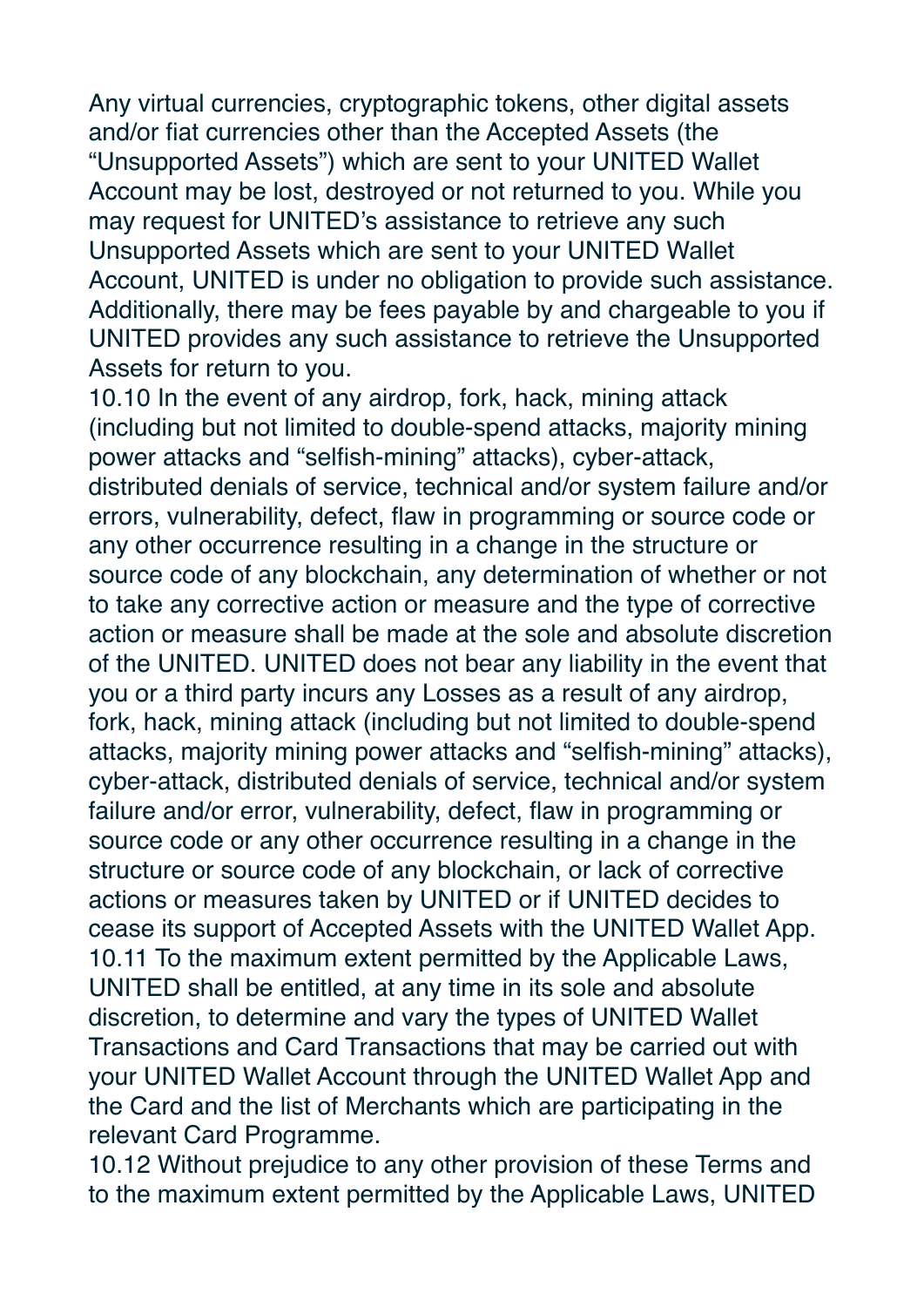will treat any grant by you to another person of access to your Credentials as your authorisation of use of your Card and you will be liable for all UNITED Wallet Transactions and Card Transactions and fees incurred by such person, and you shall be wholly responsible for all such UNITED Wallet Transactions and Card Transactions.

# **11. PROLONGED INACTIVITY**

In the event of very prolonged period inactivity in respect of your UNITED Wallet Account and the Available Balance of your UNITED Wallet Account is positive, UNITED shall attempt to contact you with such contact details based on the Customer Information provided by you to UNITED. However, if UNITED is unable to contact you, and if the Applicable Laws require UNITED to report such Available Balance as unclaimed property to the applicable regulatory authority or law enforcement body and deliver the Accepted Assets comprising such Available Balance to the applicable jurisdiction as unclaimed property. To the maximum extent permitted by the Applicable Laws, UNITED reserves the right to deduct such amounts of the Available Balance of your UNITED Wallet Account for administrative fees in connection with such prolonged period of inactivity, such attempt to contact you and/or such report.

# **12. RESPONSIBILITY FOR USE OF EXTERNAL WALLETS**

12.1 You shall be solely responsible for your use of any External Wallet and your compliance with any and all applicable terms and conditions which are prescribed by the provider of the services of such External Wallet. UNITED shall not be responsible for any access to or use of any External Wallet. You agree and accept that in the event that the security of your External Wallet is compromised in any manner, you shall not be entitled to receive from UNITED, and UNITED shall not be obliged to provide, any refunds in respect of any loss, theft, or inappropriate or unauthorised disclosure of and/or use of such External Wallet or the credentials for accessing such External Wallet.

12.2 The amount of time required to process and complete a UNITED Wallet Transaction (to the extent that it is blockchainbased) involving an address of an External Wallet will depend in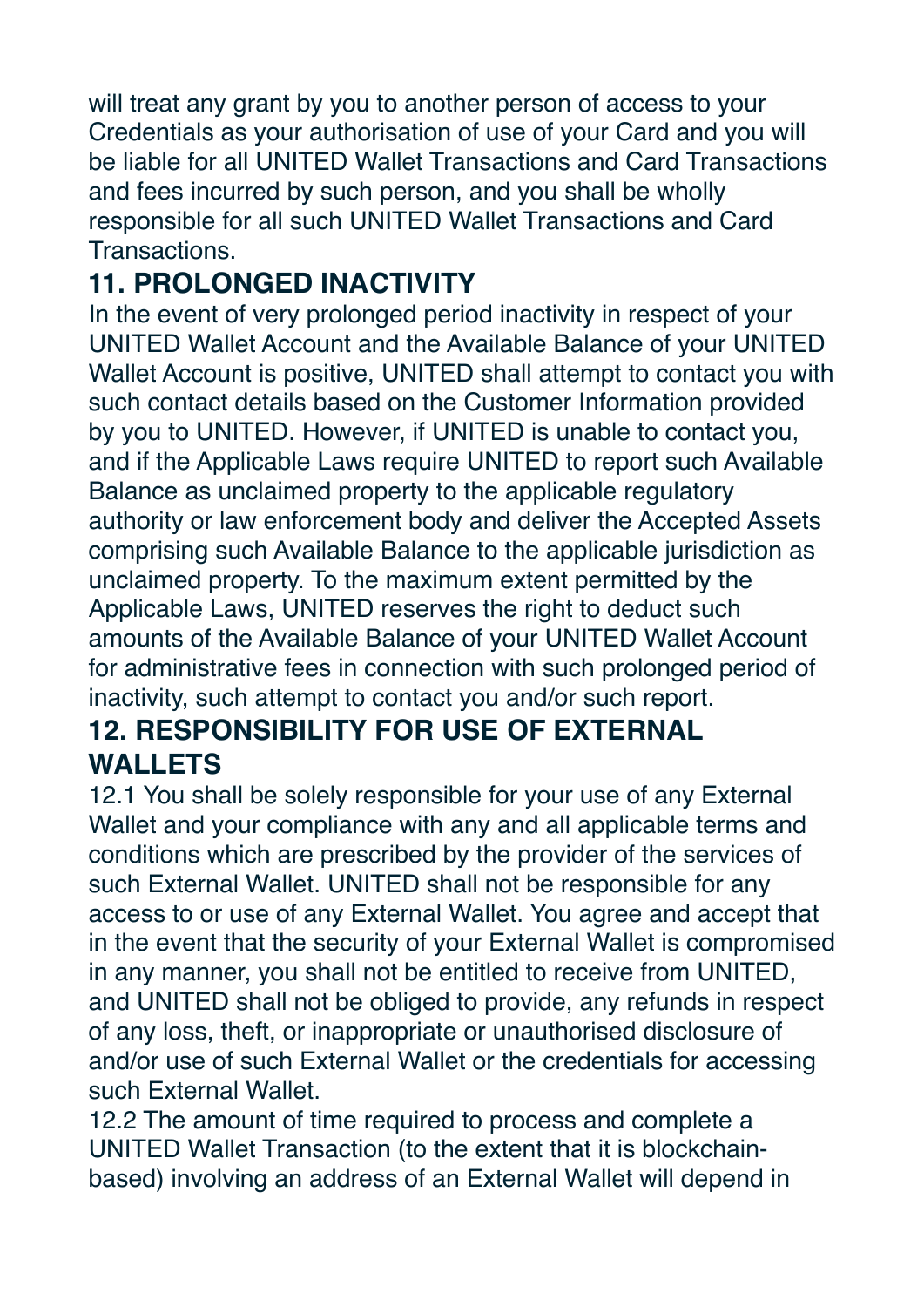part upon the performance of third parties (including the provider of the services of such External Wallet), and UNITED does not provide any kind of assurance of the amount of time required to process and complete such UNITED Wallet Transaction.

12.3 In some cases, the provider of the services of such External Wallet may reject a UNITED Wallet Transaction. UNITED shall not be responsible for such rejections or any Losses in connection therewith.

## **13. PROHIBITED USES OF UNITED WALLET, ACCOUNT AND CARD**

13.1 You hereby agree that you shall not use any part of the UNITED Services (including, inter alia, the UNITED Wallet Account and the Card issued to you under the Card Programme) to conduct, pay for or facilitate activities that:

(a) violate any Applicable Laws;

(b) relate to transactions involving:

(i) narcotics, steroids, certain controlled substances or other products that present a risk to human safety;

(ii) drug paraphernalia;

(iii) items that encourage, promote, facilitate or instruct others to engage in illegal activity;

(iv) stolen or pirated goods including digital and virtual goods or items that infringe or violate any copyright, trademark, right of publicity or privacy or any other proprietary right under the laws of any jurisdiction;

(v) the promotion of hate, violence, racial intolerance, or the financial exploitation of a crime;

(vi) items that are considered obscene;

(vii) certain sexually oriented materials or services; or

(viii) ammunition, firearms, or certain firearm parts or accessories, or certain weapons or knives regulated under the Applicable Laws; or

(c) relate to transactions that:

(i) show the personal information of third parties in violation of any Applicable Laws;

(ii) support pyramid or ponzi schemes, matrix programs, other "get rich quick" schemes or certain multi-level marketing programs;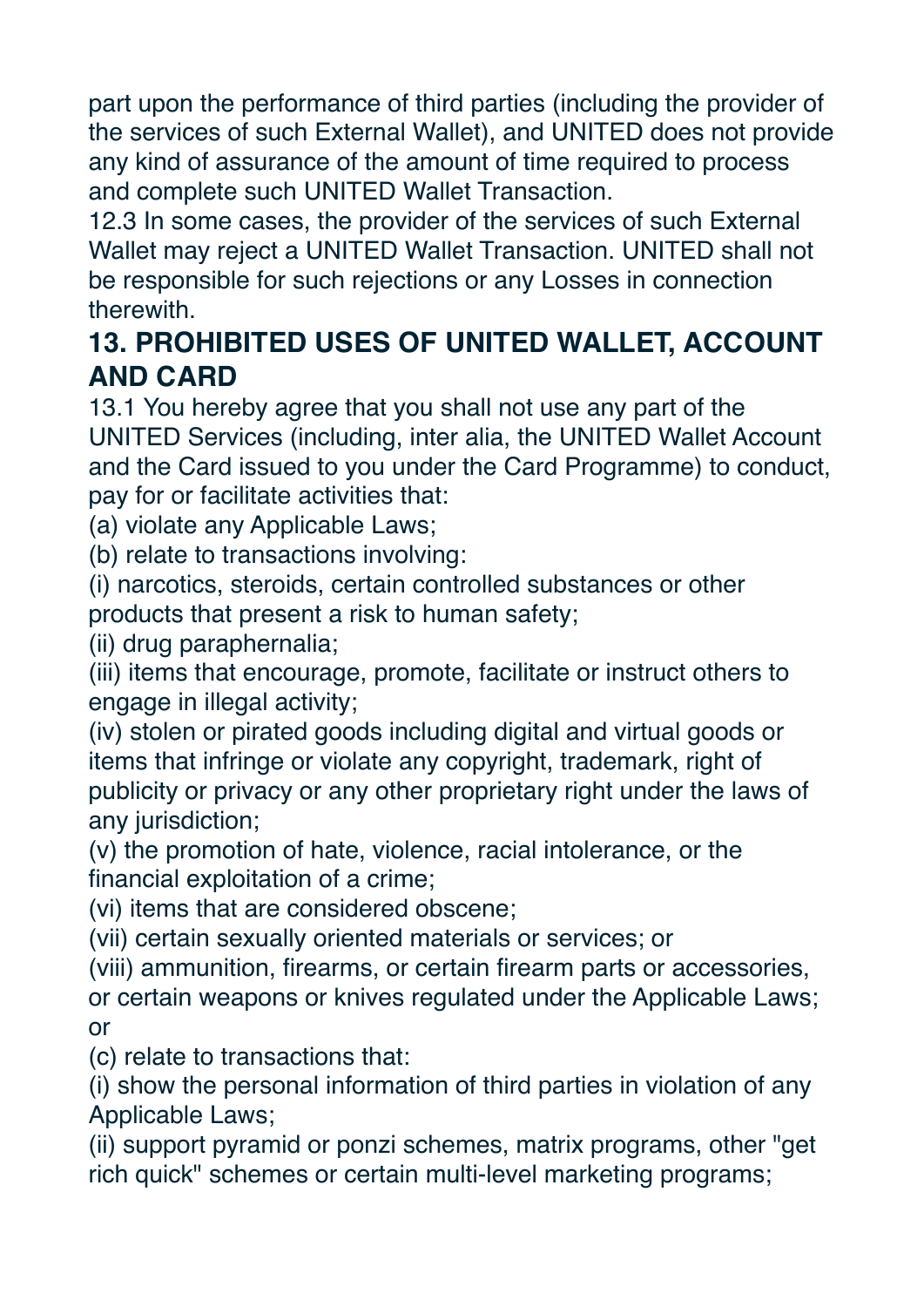(iii) are associated with purchases of annuities or lottery contracts, lay-away systems, off-shore banking or transactions to finance or refinance debts funded by a credit card;

(iv) are by payment processors to collect payments on behalf of Merchants;

(v) involve certain credit repair, debt settlement services, credit transactions or insurance activities; or

(vi) involve offering or receiving payments for the purpose of bribery or corruption.

13.2 Further, you agree that you shall not:

(a) use any part of the UNITED Services (including, inter alia, the UNITED Wallet Account and the Card issued to you under the Card Programme) or allow a third party to use any part of the UNITED Services to commit fraud or otherwise violate the law;

(b) engage in conduct that is harassing, threatening, intimidating, or stalking, or that UNITED otherwise deems objectionable;

(c) engage in conduct or an act of fraud, extortion or blackmail, that seeks to disseminate falsehoods about the UNITED or otherwise harm the UNITED's reputation and credibility using deception;

(d) use any part of the UNITED Services in any manner that could interfere with, disrupt, negatively affect or inhibit other users from fully enjoying the UNITED Services or that could damage, disable, overburden or impair the functioning of any part of the UNITED Services in any manner;

(e) use any part of the UNITED Services to deliberately steal the assets of another user, UNITED, or affiliated companies, through replay attacks, etc.

(f) reverse engineer any aspect of any part of the UNITED Services or apply any other process or procedure to derive the source code of any software included in any part of the UNITED Services (unless otherwise permitted by any Applicable Laws);

(g) violate, infringe or misappropriate any intellectual property right, of other third parties, or commit a tort;

(h) reproduce (other than standard website page caching), create derivative works of, publicly perform, publicly display, distribute, sell, rent, lease, timeshare or otherwise commercially exploit any part of the UNITED Services;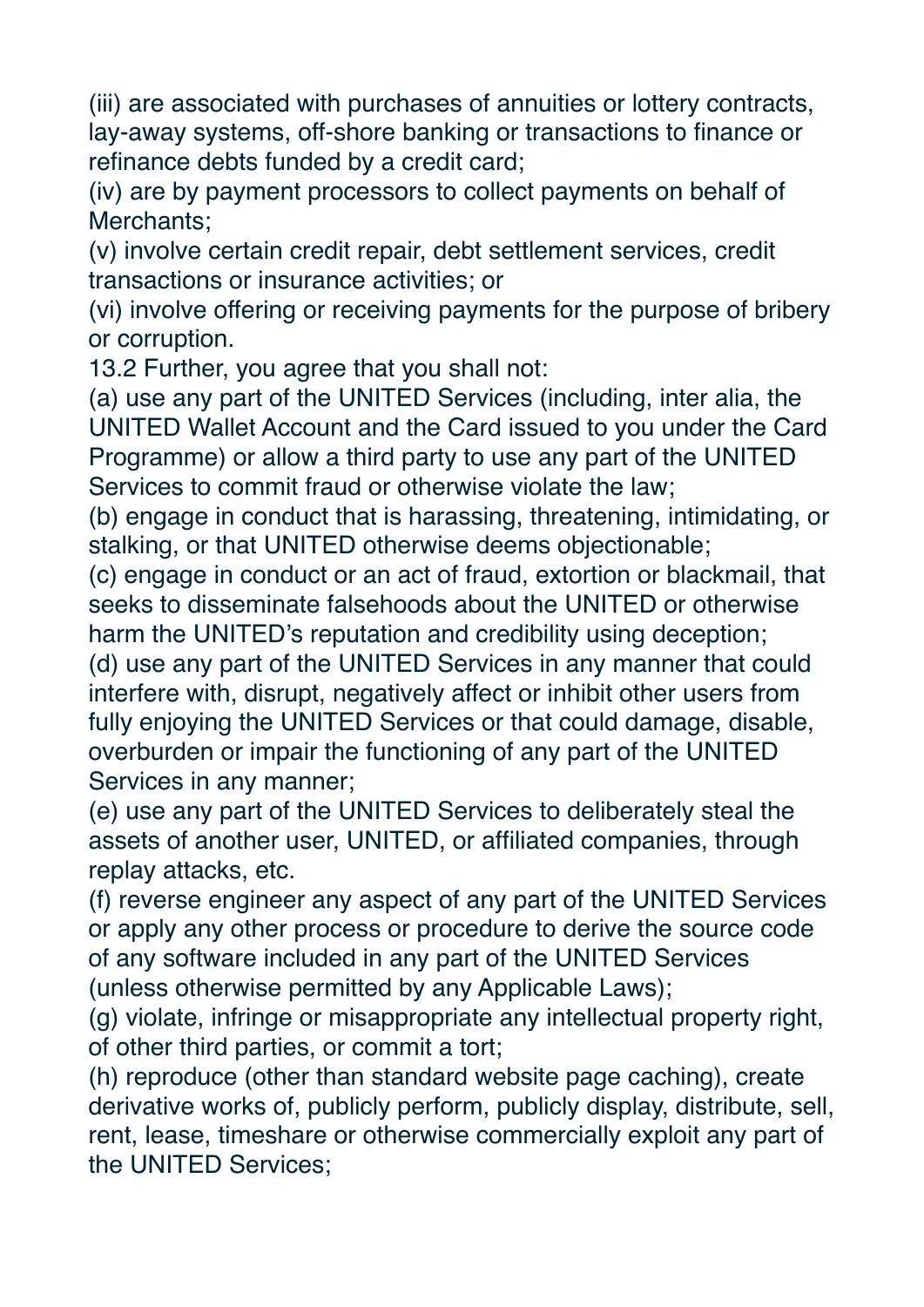(i) attempt to bypass or circumvent measures employed to prevent or limit access to any content, area or functionality of any part of the UNITED Services;

(j) develop any third-party applications that interact with Services without our prior written consent, except as allowed through the use of the Application Programming Interface (API) of the UNITED Wallet App;

(k) use any robot, spider, crawler, scraper, script, browser extension, offline reader or other automated means or interface not authorised by UNITED to access any part of the UNITED Services, extract data or otherwise interfere with or modify the rendering of pages or functionality of any part of the UNITED Services;

(l) bypass or ignore instructions contained in our robots.txt file that controls automated access to any part of the UNITED Services; (m) use any part of the UNITED Services other than for its intended purposes; or

(n) use any part of the UNITED Services to engage in or promote any activity that violates these Terms.

### **14. CARD LIMIT**

14.1 Subject to the Applicable Laws, UNITED and/or the Card Issuer may at its/their sole and absolute discretion set certain Card Limit(s) as being applicable to your use of the Card and may vary the Card Limit(s) for different types of Card Transactions. 14.2 You may request for an increase or decrease of the Card Limit(s) applicable to your use of the Card. Any approval of any request for an increase shall be subject to UNITED's and/or the Card Issuer's determination at its/their sole and absolute discretion based on all of the Customer Information provided by you to UNITED. Upon receipt of any request from you to increase the Card Limit(s) applicable to your use of the Card, you shall provide to UNITED such additional Customer Information as may be requested by UNITED and/or the Card Issuer and deemed by UNITED and/or the Card Issuer to be necessary for purposes of determining whether to approve of such increase.

14.3 You shall not at any time carry out or attempt to carry out such Card Transactions the aggregate value of which, or carry out a Card Transaction the value of which, will cause the Card Limit(s) applicable to your use of the Card to be exceeded. If the aggregate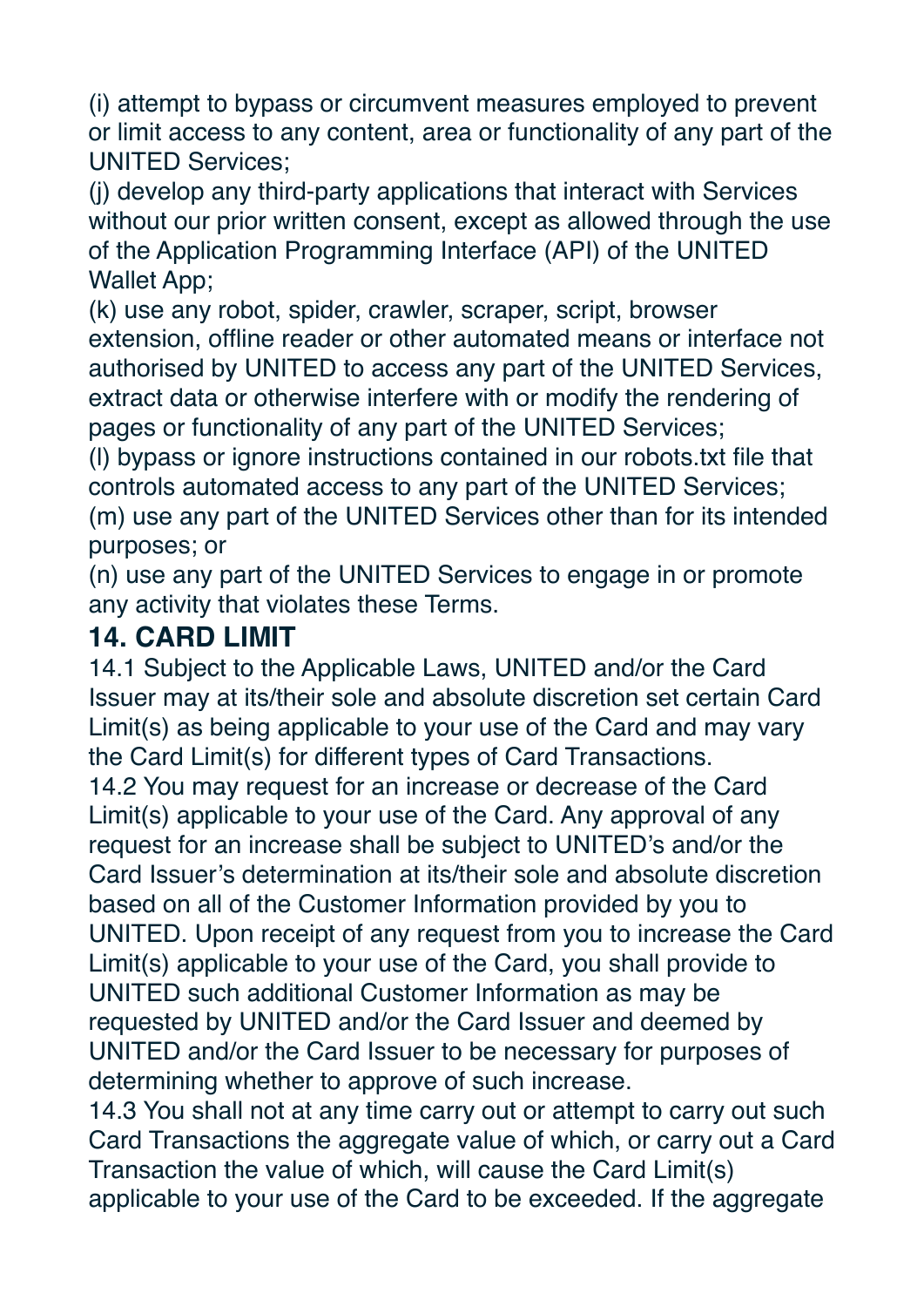value of Card Transactions, or the value of a Card Transaction, would cause the Card Limit to be exceeded, UNITED and/or the Card Issuer shall have the right to not process or complete the relevant Card Transaction.

14.4 In calculating whether the Card Limit has been exceeded, UNITED may take into account the amount of any Card Transaction which has not been deducted from the Available Balance of your UNITED Wallet Account, and of any authorisation given by UNITED to any person in respect of any prospective Card Transaction(s).

#### **15. CARD EXPIRY**

15.1 The expiry date of the Card shall be such date as may be indicated accordingly on the front of the Card. You shall not be entitled to use the Card for any Card Transaction from the expiry date. Unless otherwise notified to you, the Card shall be renewed and a new Card will be sent to you prior to the expiry of any existing Card.

15.2 UNITED and/or the Card Issuer reserves the right, at its sole and absolute discretion, not to renew a Card. In the event that UNITED and/or the Card Issuer determines not to renew a Card held in your name, UNITED and/or the Card Issuer will notify you of the same at least thirty (30) days prior to the expiry date of the Card.

## **16. TIMES OF ACTUAL DEDUCTION FROM AVAILABLE BALANCE FOR CARD TRANSACTIONS**

16.1 In relation to Card Transactions, you acknowledge and accept that, subject to the Applicable Laws, there may be instances or circumstances in which there are differences between:

(a) the Card Transaction Time; and

(b) the time of actual processing and settlement of the Card Transaction by UNITED, the Card Issuer, the Relevant ATM and/or Visa.

16.2 Subject to the Applicable Laws, the actual amount of the Available Balance of your UNITED Wallet Account to be deducted for such Card Transaction shall be the amounts calculated based on the Applicable Exchange Rate at the time of actual processing and settlement of the Card Payment. You acknowledge and accept that such Applicable Exchange Rate may differ from the Applicable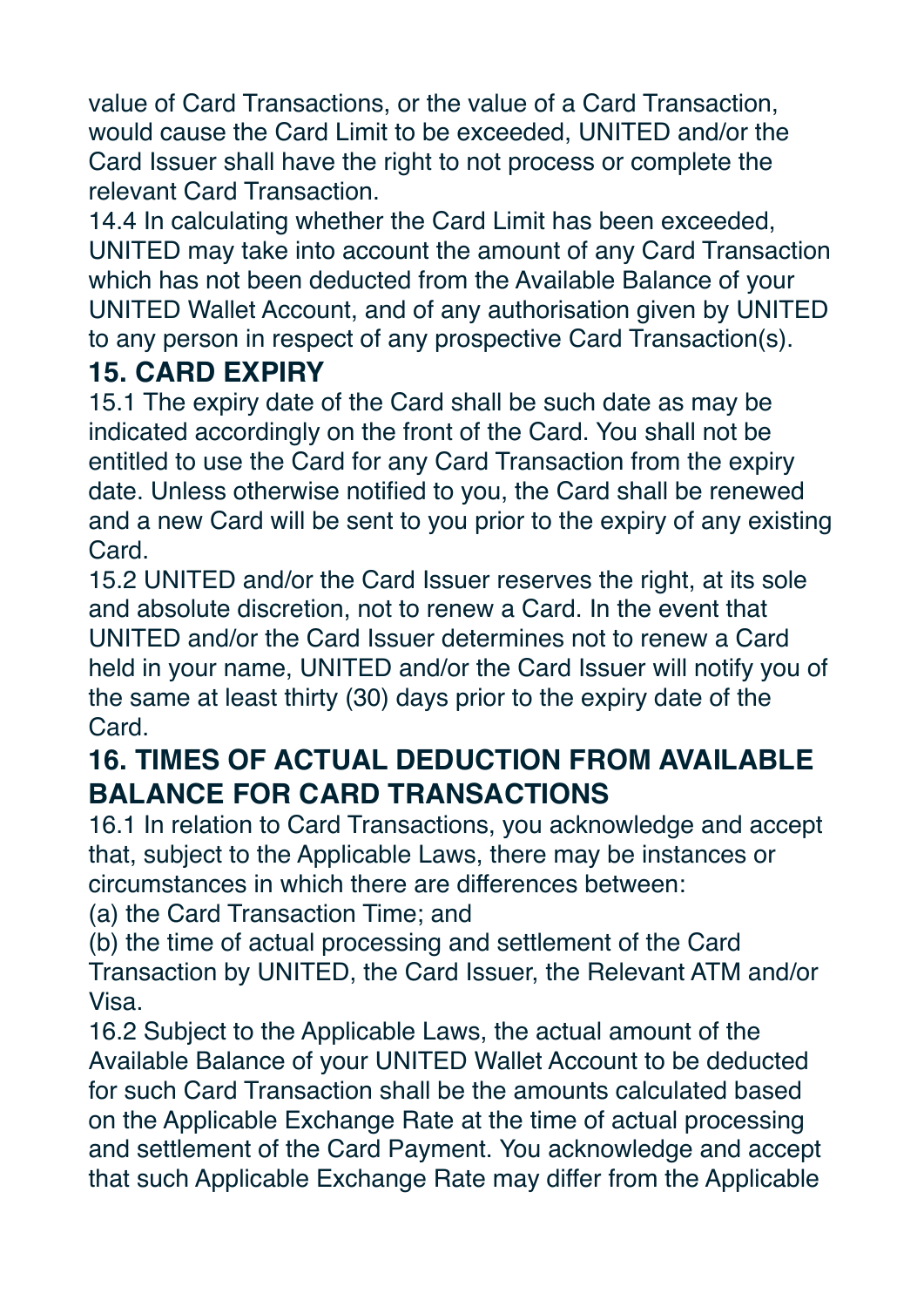Exchange Rate as at the Card Transaction Time and as accessible through your UNITED Wallet Account by using the UNITED Wallet App immediately before you instruct UNITED or the Relevant ATM to proceed with such Card Transaction.

# **17. PAYABLE FEES**

17.1 UNITED shall be authorised to deduct the amount(s) of all UNITED Wallet Transactions and Card Transactions and any fees as notified by UNITED to you in advance (in writing or any other form or manner) as being payable by and chargeable to you under these Terms by way of deduction of the amounts of your Fee Payment Assets (being amongst your Accepted Assets).

17.2 You shall be solely responsible for payment of all fees associated with any UNITED Wallet Transactions, Card Transactions or use of any part of the UNITED Services.

17.3 To the maximum extent permitted by the Applicable Laws, UNITED shall be entitled to impose the following types of fees which are payable by and chargeable to you:

- (a) fee for issuance of a Card to you;
- (b) fee for opening of your UNITED Wallet Account;

(c) any annual fee in relation to your holding of a UNITED Wallet Account or your possession of a Card;

- (d) foreign exchange fees associated with Card Transactions;
- (e) other transaction fees associated with Card Transactions;
- (f) transaction fees associated with UNITED Wallet Transactions;
- (g) fee for change of PIN of your Card;
- (h) card replacement fees; and

(i) the provision by UNITED to you of any information under these Terms other than as required by or pursuant to the Applicable Laws. with the schedule of fees payable by and chargeable to you being as set out in Annex 2.

17.4 UNITED shall have the right in its sole and absolute discretion to revise the amounts of fees which are payable by and chargeable to you at any time by giving notice of such revision no later than two (2) months before the proposed date of applicability of such revision on the UNITED Website, through your UNITED Wallet Account via the UNITED Wallet App or in any other form or manner deemed appropriate by UNITED (which shall constitute good and sufficient notice thereof to you by UNITED and shall be deemed to have been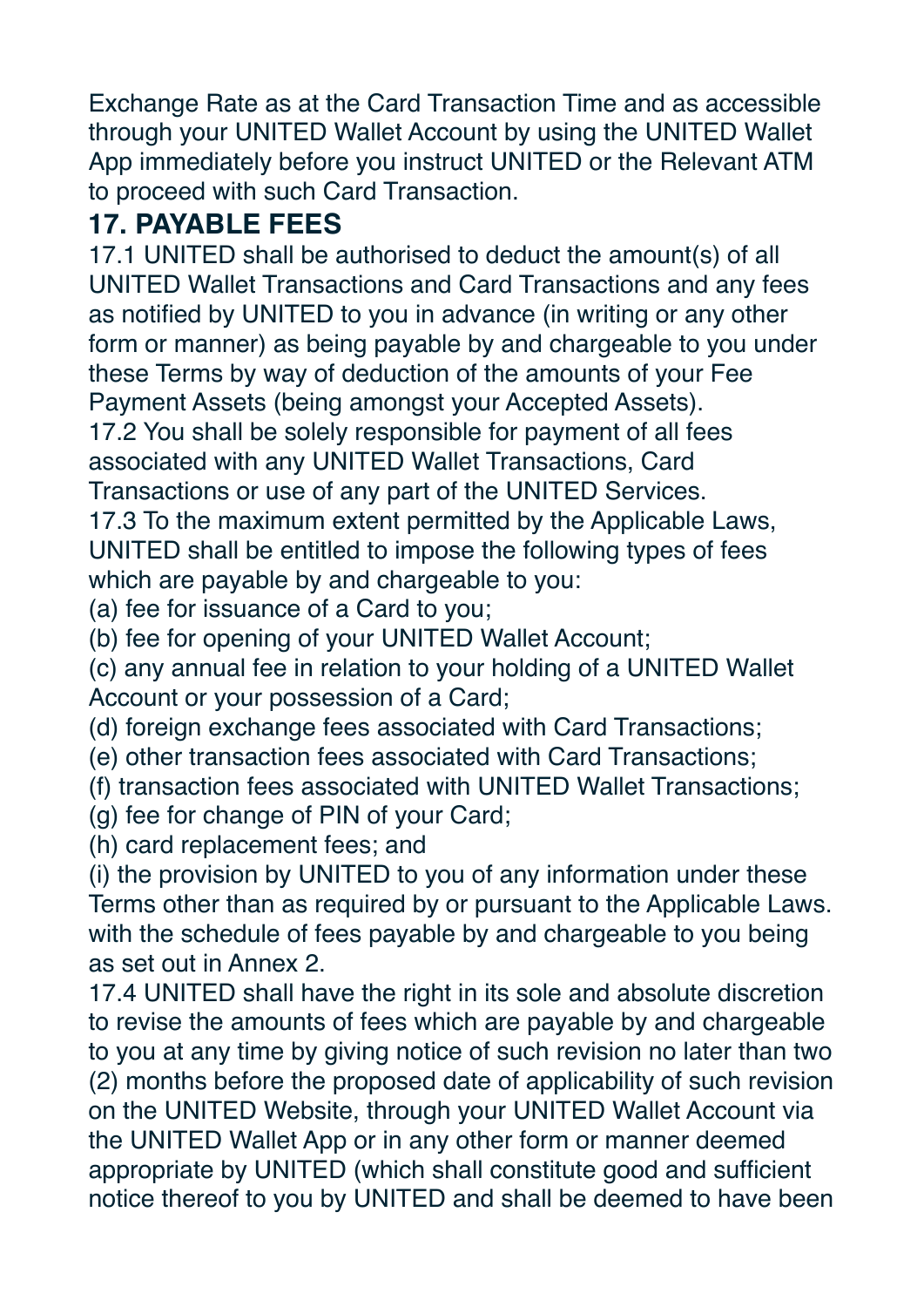received by you on the date of such posting or the making public of such notice (as the case may be)). UNITED shall not be required to provide such notice period of two (2) months in the case where such revision is required by the Applicable Laws. In such instances, such revision will be made without prior notice to you and shall be effective immediately.

17.5 In the event that you do not accept a revision of the amounts of fees which are payable by and chargeable to you, you shall forthwith close your UNITED Wallet Account and terminate your Card by notifying UNITED of such closure and/or termination in accordance with Paragraphs 19 and 28 below prior to the proposed date of applicability of such revision. Subject further to Paragraph 19 below, you shall remain liable to UNITED after your closure and/ or termination for any liabilities or charges which you may have incurred and are responsible for prior to your closure and/or termination.

17.6 Where you continue to possess or use your Card or continue to hold or use your UNITED Wallet Account after the proposed date of applicability of a revision of the amounts of fees which are payable by and chargeable to you, you shall be deemed to have agreed with and accepted all parts of such revision and have authorised UNITED to deduct such revised amounts of fees from the amounts of your Fee Payment Assets (being amongst your Accepted Assets) and the Available Balance of your UNITED Wallet Account. In the event that the Available Balance of your UNITED Wallet Account and the amount of your Fee Payment Assets (being amongst your Accepted Assets) are insufficient for such transaction and all fees associated therewith which shall be payable by you, you agree to reimburse UNITED, upon request, for the amount in excess of your Available Balance or the amount of payable fees in excess of the amounts of your Fee Payment Assets (being amongst your Accepted Assets) in such fiat currency or any other form as may be requested by UNITED.

17.7 You agree and accept that in the event of a technical and/or system failure and/or error at any stage of a UNITED Wallet Transaction or a Card Transaction, UNITED shall be authorised to initiate debit or credit entries to your UNITED Wallet Account (or any payment instrument or bank account connected thereto) to correct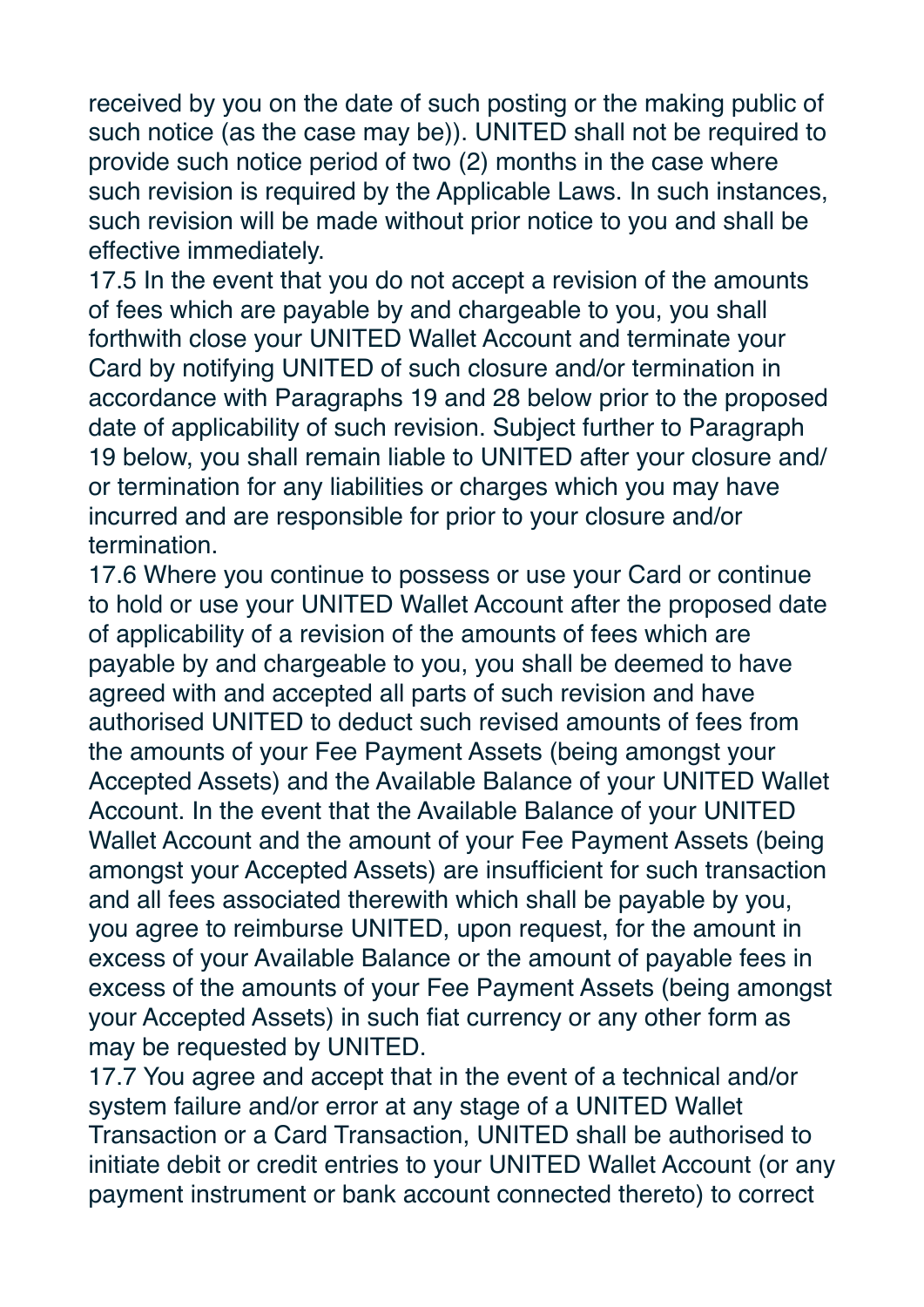such error, provided that any such correction is subject to the Applicable Laws. You agree and accept that if UNITED is unable to debit your UNITED Wallet Account (or any payment instrument or any bank account connected thereto) for any reason, UNITED shall be authorised to resubmit the debit, plus any applicable fees, to any other bank account or payment instrument that you have provided information on to UNITED.

17.8 You shall be wholly responsible for determining any and all taxes and duties, including without limitation, sales, use, transfer, value added, withholding, and other taxes and/or duties assessed, incurred, or required to be collected, paid, or withheld for any reason in connection with any access to or use of any part of the UNITED Services, the sale or purchase of any products or services in connection with any access to or use of the UNITED Services, or otherwise in connection with any action, inaction, or omission by you or any affiliate of yours, or any of your or their respective employees, agents, contractors, or representatives. You shall also be wholly responsible for collecting, withholding, reporting, and remitting correct taxes and duties to the appropriate authority. 17.9 Subject to the Applicable Laws, the actual amounts of your Fee Payment Assets (being amongst your Accepted Assets) and the Available Balance of your UNITED Wallet Account to be deducted for all fees referred to in this Paragraph shall be the amounts calculated based on such Applicable Exchange Rate at the time of actual processing and settlement of the payment of such fees by UNITED.

17.10 In the case where there is more than one (1) Fee Payment Asset which can be used by you for payment of fees referred to in this Paragraph, UNITED shall have the right to determine, in its sole and absolute discretion, that the amount of fees payable in a Fee Payment Asset differs from, or may be less or more favourable to you than, the amount of fees payable another Fee Payment Asset. By instructing UNITED to proceed with such transaction which is the subject of the fees referred to in this Paragraph and to deduct the amount of the Fee Payment Asset as designated by you for purposes of payment for such fees, you agree to the amounts of fees payable in such Fee Payment Asset.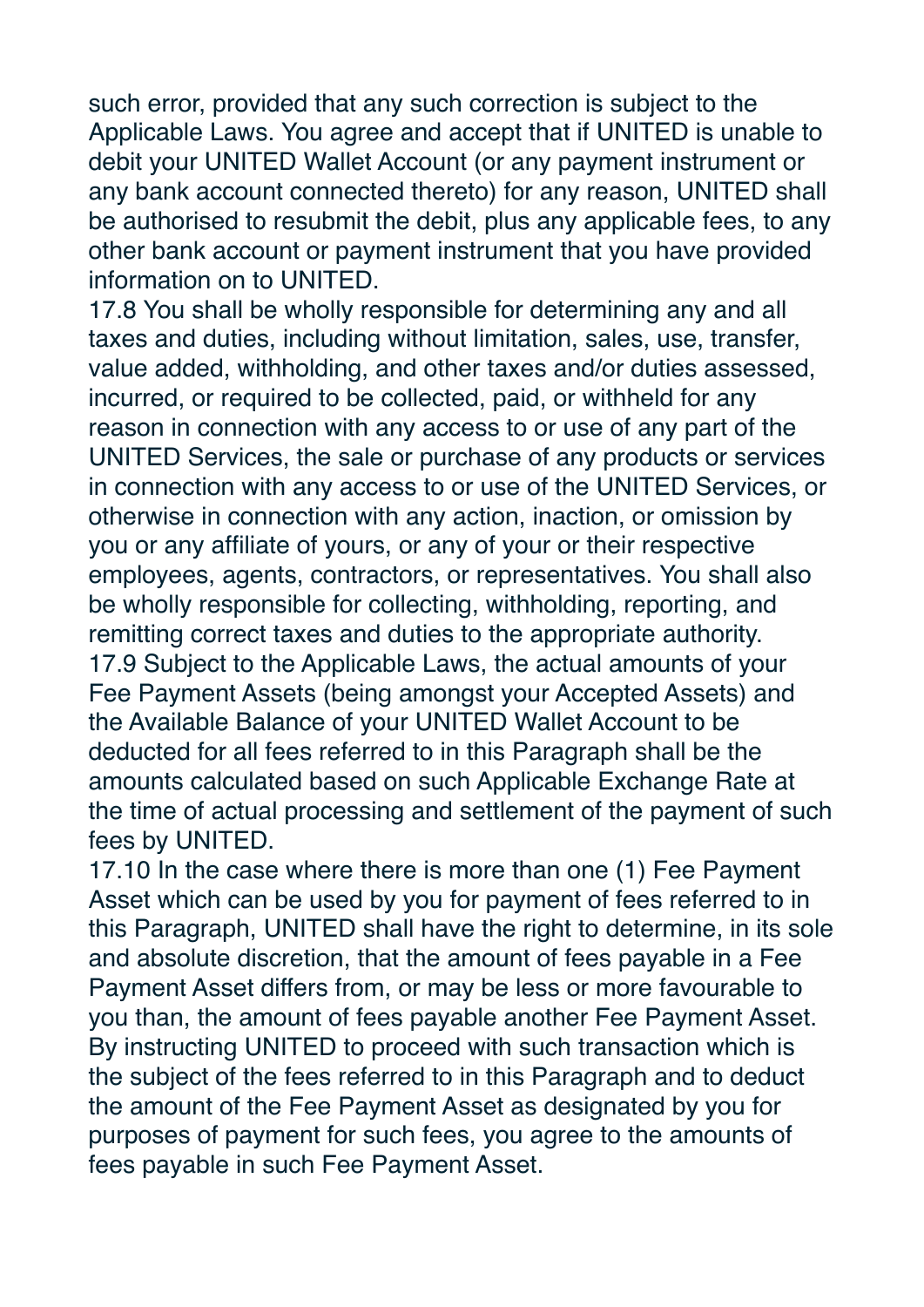# **18. ACCOUNT CLOSURE OR CARD TERMINATION BY UNITED**

18.1 If UNITED determines that you are incurring an excessive number of chargebacks, disputes, complaints or other irregularities, UNITED may establish controls or conditions governing your use of your UNITED Wallet Account and/or your Card, including without limitation, by:

(a) establishing new processing fees payable by and chargeable to you;

(b) creating a reserve of an amount reasonably determined by UNITED to cover anticipated reversals, Losses and related fees;

(c) lowering your Card Limits and limits applicable to your UNITED Wallet Transactions; or

(d) terminating, restricting or suspending your access to and use of any part of the UNITED Services, closing your UNITED Wallet Account and terminating your Card.

18.2 UNITED shall be further entitled to close your UNITED Wallet Account or terminate your Card for any reason at any time in the event that:

(a) you have violated, breached or failed to comply with any part of these Terms or the Policies;

(b) UNITED determines that you pose an unacceptable credit or fraud risk to it;

(c) you provide or have provided false, incomplete, inaccurate, or misleading Customer Information (including without limitation any information in relation to your registration for a UNITED Wallet Account or your application for a Card) or otherwise engage in fraudulent or illegal conduct;

(d) UNITED has security concerns regarding your UNITED Wallet Account, your Card, or your Credentials; or

(e) UNITED suspects or has reason to believe that there has been loss, theft, or inappropriate or unauthorised disclosure of and/or use of your UNITED Wallet Account, your Card and/or your Credentials. In the case where UNITED determines that it will close your

UNITED Wallet Account or terminate your Card in any of the above events, UNITED shall provide you with a notice of such closure or termination in accordance with Paragraph 28 below and allow you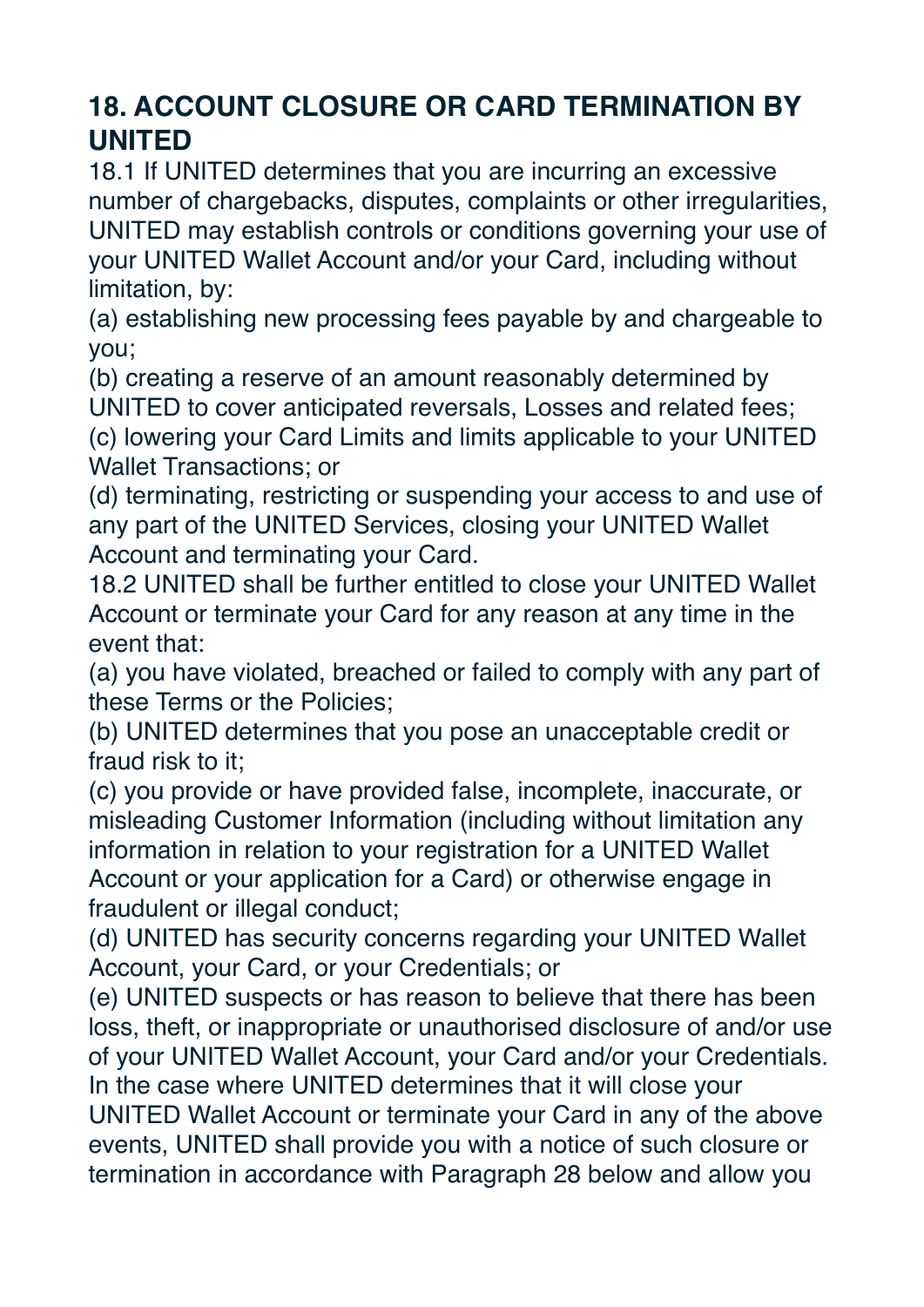to withdraw any remaining Available Balance from your UNITED Wallet Account.

In the case where you wish to request for reactivation of your UNITED Wallet Account, Card or Credentials, or replace it/them, you shall notify UNITED in accordance with Paragraph 28 below. UNITED may, at its sole and absolute discretion, take such action to reactivate your UNITED Wallet Account, Card or Credentials. 18.3 Subject to the Applicable Laws, you shall not be entitled to any payment, compensation or damages from UNITED in relation to any closure of your UNITED Wallet Account and/or termination of your Card by UNITED pursuant to the foregoing of this Paragraph for any reason.

18.4 Subject to the Applicable Laws, any closure of your UNITED Wallet Account and/or termination of your Card for any reason shall not release you from any liability or responsibility on your part, which at the time of such suspension or termination, has already accrued.

18.5 In the event of a closure of your UNITED Wallet Account and/ or termination of your Card by UNITED, UNITED will mark your UNITED Wallet Account or your Card in its database as "Closed" or "Terminated", but will maintain a record of the Customer Information provided by you to UNITED in UNITED's database for UNITED's compliance with the Applicable Laws. Such maintenance of a record by UNITED of the Customer Information provided by you to UNITED is, for instance, necessary in order to deter against fraud, by ensuring that persons who try to commit fraud will not be able to avoid detection simply by having their initial UNITED Wallet Accounts closed and registering for new UNITED Wallet Accounts, or having their Card terminated and applying for a new Card. However, the Customer Information provided by you to UNITED will not be used by UNITED for any further purposes, nor sold or shared with third parties, except to the extent necessary to prevent fraud and assist law enforcement authorities, or as required by law. 18.6 The rights of suspension, restriction, closure and termination of UNITED under these Terms shall be without prejudice to any other rights or remedies which UNITED may have (whether under these Terms, at law, in equity or otherwise).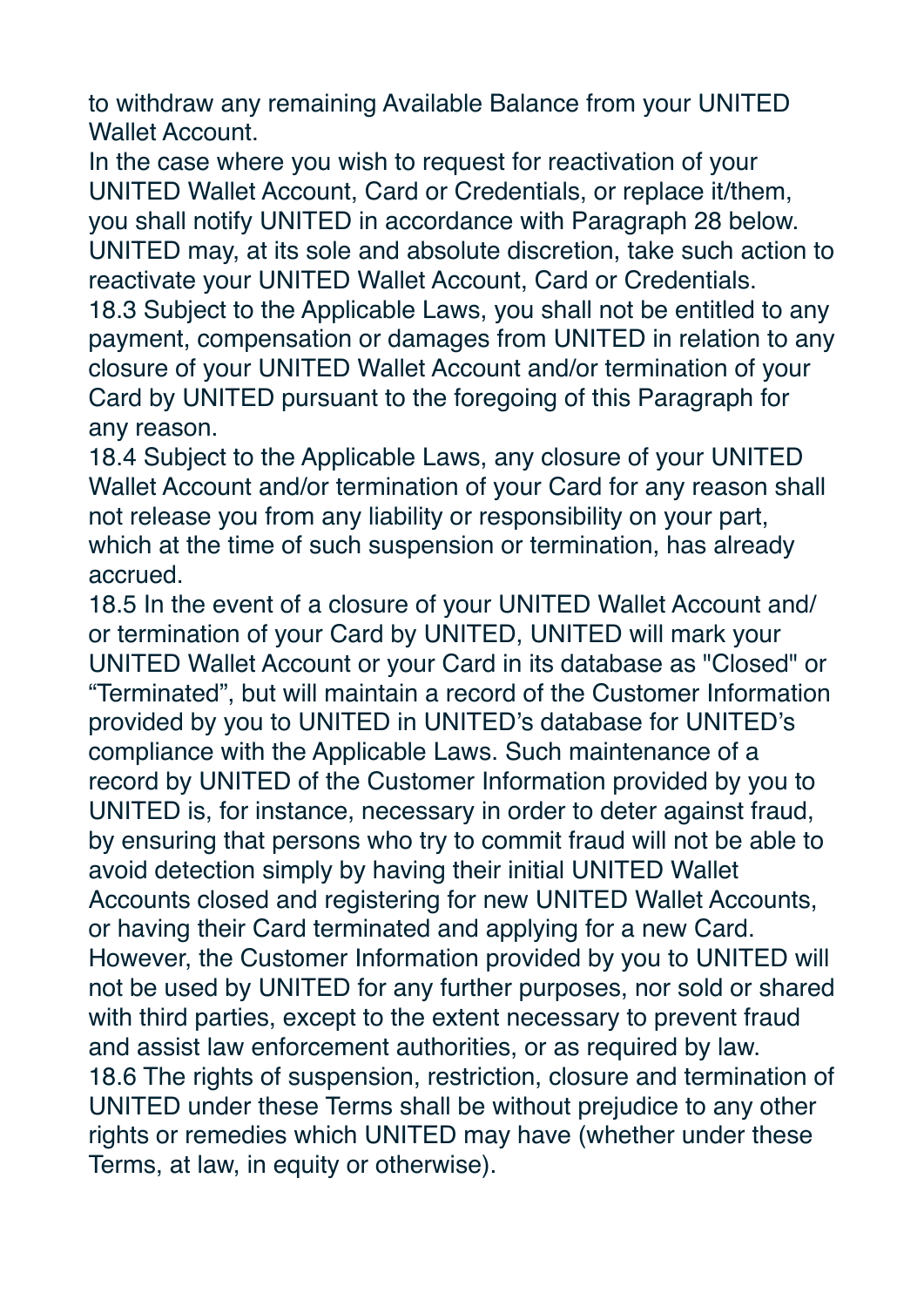# **19. ACCOUNT CLOSURE OR CARD TERMINATION BY YOU**

19.1 You shall be entitled to close your UNITED Wallet Account or terminate your Card at any time by notifying UNITED of your intention of such closure or termination in accordance with Paragraph 28 below.

19.2 In the case of termination by you of your Card within six (6) months from the date of issue thereof to you, such termination shall be subject to payment of fees and UNITED shall give you prior notice (in writing or any other form or manner) of the actual amounts of fees payable by and chargeable to you in connection with such termination, and unless you notify UNITED of your disagreement with your payment of such amounts of fees within five (5) days from the date of your receipt of the notice given by UNITED, you shall be deemed to have agreed to payment of such amounts of fees and have authorised UNITED to deduct such amounts of the Available Balance of your UNITED Wallet Account for such payment.

Subject to the Applicable Laws, the actual amount of the Available Balance of your UNITED Wallet Account to be deducted for fees referred to in this Paragraph shall be the amounts calculated based on such Applicable Exchange Rate at the time of actual processing and settlement of the payment of such fees by UNITED.

19.3 In the case of termination by you of your Card after six (6) months from the date of issue thereof to you, such termination shall be free of charge.

19.4 In the event of closure of your UNITED Wallet Account and/or termination of your Card by you, UNITED will mark your UNITED Wallet Account or your Card in its database as "Closed" or "Terminated", but will maintain a record of the Customer Information provided by you to UNITED in UNITED's database for UNITED's compliance with the Applicable Laws. Such maintenance of a record by UNITED of the Customer Information provided by you to UNITED is, for instance, necessary in order to deter against fraud, by ensuring that persons who try to commit fraud will not be able to avoid detection simply by having their initial UNITED Wallet Accounts closed and registering for new UNITED Wallet Accounts, or having their Card terminated and applying for a new Card.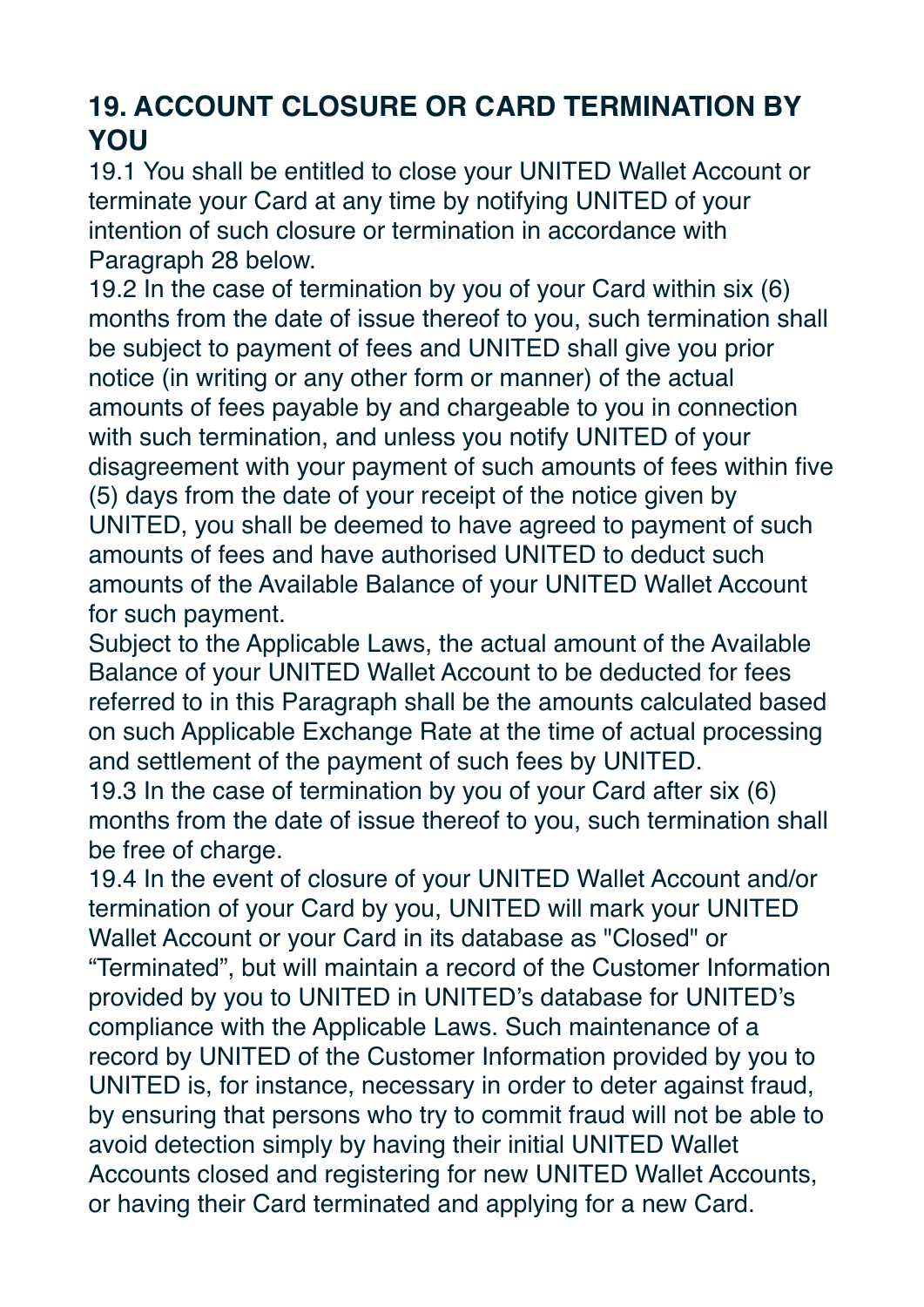However, the Customer Information provided by you to UNITED will not be used by UNITED for any further purposes, nor sold or shared with third parties, except to the extent necessary to prevent fraud and assist law enforcement authorities, or as required by law.

## **19A. SURVIVING TERMS FOR ACCOUNT CLOSURE, CARD TERMINATION AND COMPLIANCE**

19A.1 These Terms shall survive termination to the extent necessary for the closure of your UNITED Wallet Account by you or UNITED and/or termination of the Card by you or UNITED, and for compliance by UNITED with the Applicable Laws.

19A.2 To the maximum extent permitted by the Applicable Laws, UNITED shall be entitled, or remain entitled, in connection with any closure of your UNITED Wallet Account and/or termination of your Card by UNITED, to:

(a) deduct the Available Balance your UNITED Wallet Account for any amounts and charges incurred in or related to Card Transactions and/or UNITED Wallet Transactions that are carried

out before such closure of your UNITED Wallet Account and/or termination of your Card, and you shall remain liable to UNITED for such amounts and charges until such amounts and charges are deducted or otherwise paid to UNITED in full;

(b) cancel any pending Card Transactions or UNITED Wallet Transactions;

(c) suspend, limit or terminate your access to the UNITED Website, software, systems (including any networks and servers used to provide any of the UNITED Services) operated by UNITED or any third party for or on its behalf; or

(d) retain your Available Balance after such closure of your UNITED Wallet Account and/or termination of your Card to such extent and for such period of time as may be reasonably required to protect UNITED and/or any third party against the risk of reversals, chargebacks, claims, fees, charges, fines, penalties and other liabilities of whatever nature, after which you shall be entitled to withdraw any undisputed Available Balance which UNITED holds. Please contact UNITED in accordance with Paragraph 28 below if you have any questions on your Available Balance held in your UNITED Wallet Account upon any closure of your UNITED Wallet Account and/or termination of your Card by UNITED.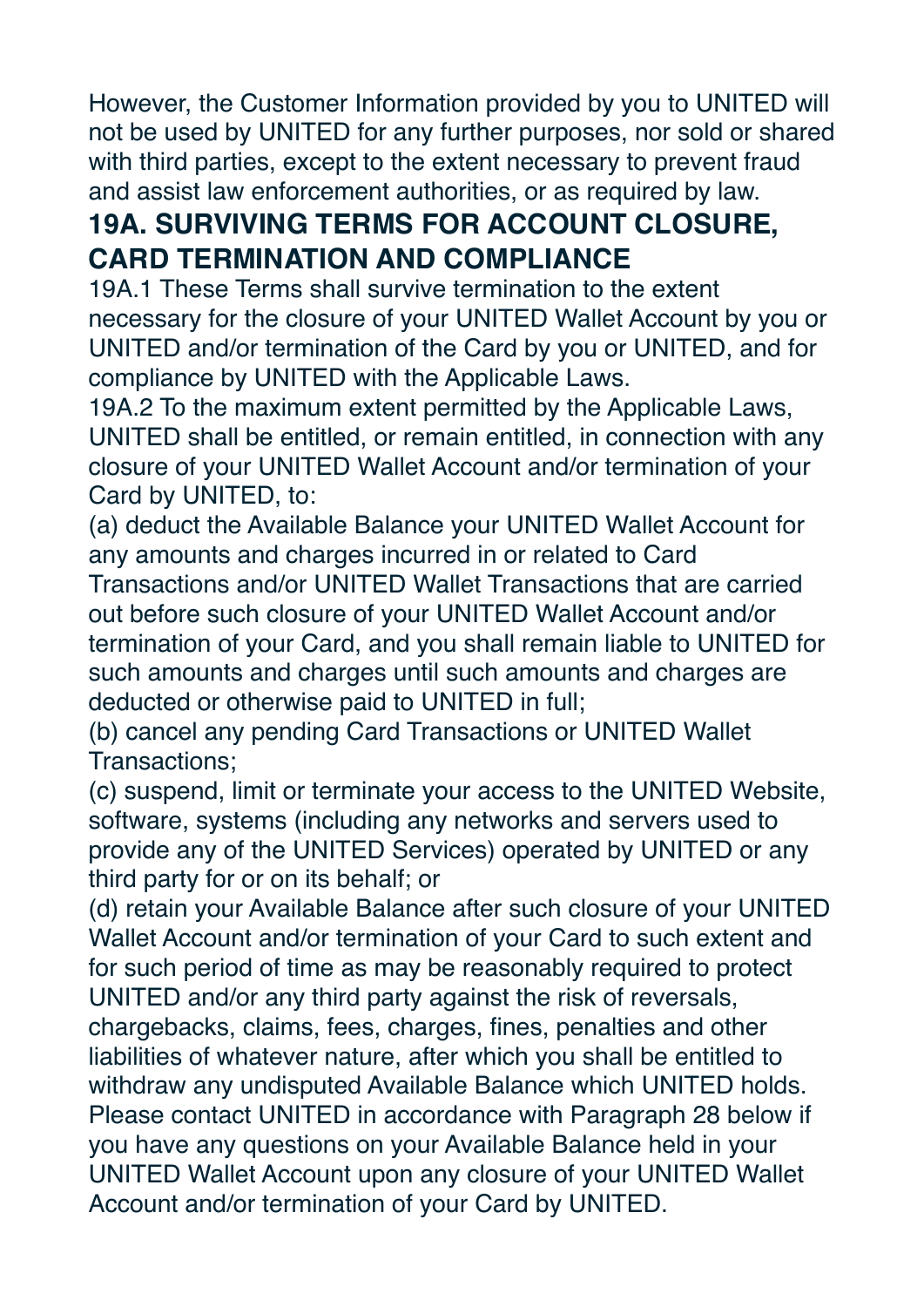# **20. GENERAL RIGHTS OF UNITED**

20.1 You hereby agree and accept that UNITED's records of Card Transactions, UNITED Wallet Transactions, Customer Information and any other matter in relation to these Terms or your use of UNITED Services (including any communications transmitted electronically or telecommunications between UNITED and you) shall be final and conclusive and binding for all purposes, in the absence of manifest and obvious technical and/or system failure and/or error.

20.2 Without prejudice to any of UNITED's other rights and remedies (whether under these Terms, at law, in equity or otherwise), UNITED is required to act in accordance with any and all the Applicable Laws and directions, orders and of any applicable regulatory authority and/or law enforcement body relating to antifraud, anti-terrorism, CFT, AML and the provision of financial and other services to any persons or entities requirements, and may be subject to sanctions in relation thereto. UNITED shall be entitled to take any action which may be required by any applicable regulatory authority and/or law enforcement body or which it, in its sole and absolute discretion, considers appropriate to take in order to comply with such laws, directions, orders and requirements.

20.3 Without prejudice and in addition to any right of set-off to which UNITED is otherwise entitled and to the maximum extent permitted by the Applicable Laws, UNITED may, at any time, upon written notice to you, set-off any amounts owing by you to UNITED for any breach by you of these Terms against any amounts which UNITED owes to you.

# **21. DISCLAIMERS, INDEMNITY AND LIABILITY**

21.1 Subject to the Applicable Laws and the Policies, UNITED shall not in any event be liable in any way to you or any person for any Loss, howsoever arising from or in connection with:

(a) your use of the Card, the UNITED Wallet App or a UNITED Wallet Account, or any Card Transaction or UNITED Wallet Transaction;

(b) any loss, theft, or inappropriate or unauthorised disclosure of and/or use of the private keys to the cryptocurrency wallet associated with your UNITED Wallet Account;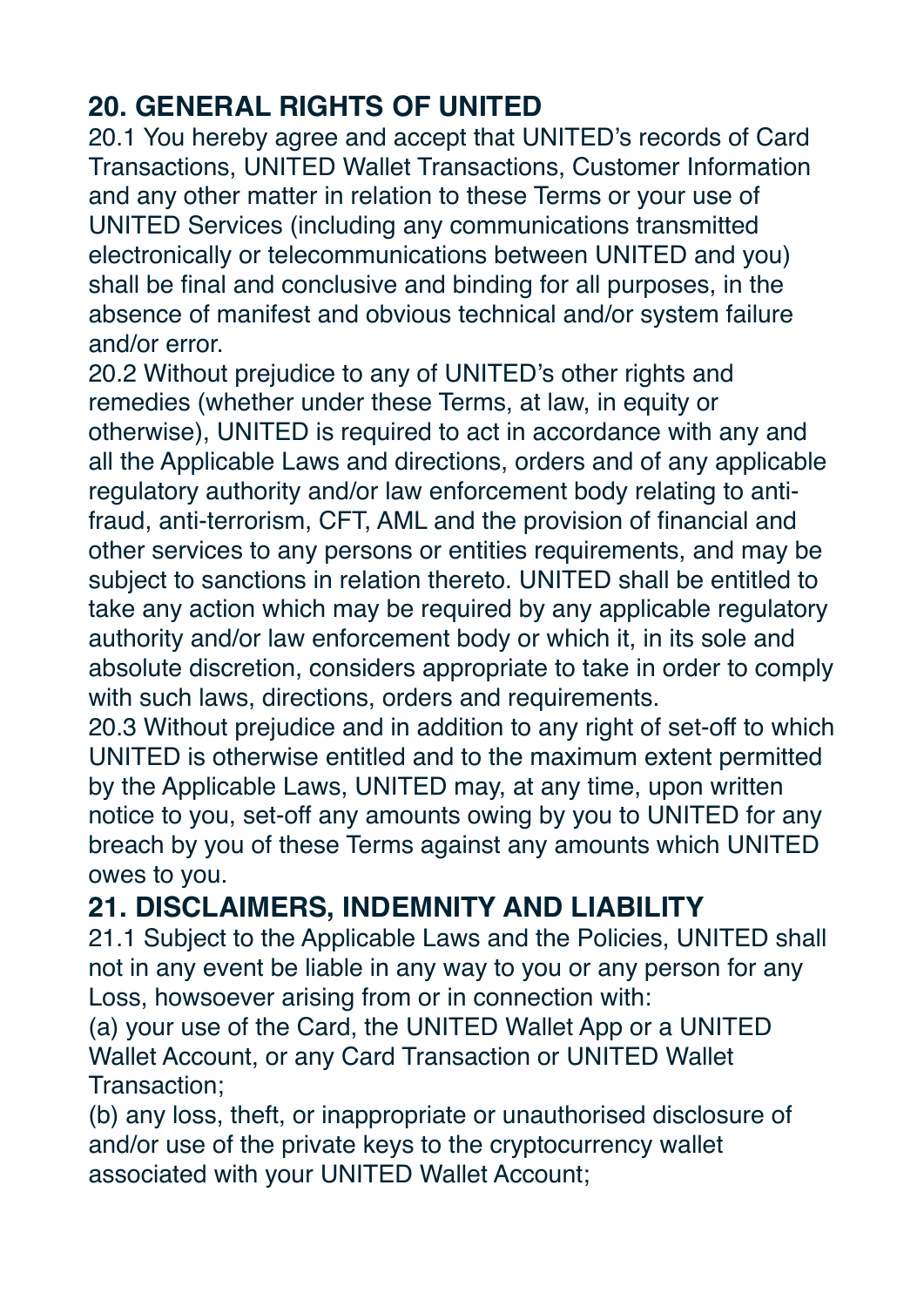(c) any rejection of use of your Card by any Merchant or any terminal used to process Card Transactions or refusal by any Merchant for any reason to authorise any Card Transaction or to accept or honour the Card;

(d) any transfer of any Unsupported Assets by any person to a UNITED Wallet Account;

(e) any technical and/or system failure and/or error in any terminal used to process Card Transactions or to facilitate the usage of the Card, or of other machines or systems of authorisation whether belonging to or operated by UNITED or other persons or the inability of any terminal, machine or system to accurately, properly or promptly transmit, process or store any data;

(f) any failure, malfunction or breakdown of, or disruption to, the operation of the UNITED Wallet App or your UNITED Wallet Account, the relevant blockchain(s), blockchain-based software system(s) or any source code(s) with which the Accepted Asset(s) are associated or any part of the UNITED Wallet App or your UNITED Wallet Account relies on, due to occurrences of forks, hacks, mining attacks (including but not limited to double-spend attacks, majority mining power attacks and "selfish-mining" attacks), cyber-attacks, distributed denials of service, technical and/or system failure and/or errors, vulnerabilities, defects, flaws in programming or source code or otherwise, regardless of when such failure, malfunction, breakdown, or disruption occurs;

(g) any delay or inability on UNITED's part to perform any of its obligations under these Terms because of any Force Majeure Event;

(h) any delay or failure in the processing and completion of a Card Transaction or a UNITED Wallet Transaction after the time of initiation thereof;

(i) any access to or use of any External Wallet by any person;

(j) any breach of any obligation of confidentiality by any third party provider of any service or facility associated with any Card or UNITED Wallet Account, and you acknowledge and understand that use of the same involves the transmission of your personal data and transaction details through third parties which UNITED may be unable to control, and UNITED is not responsible or liable to you for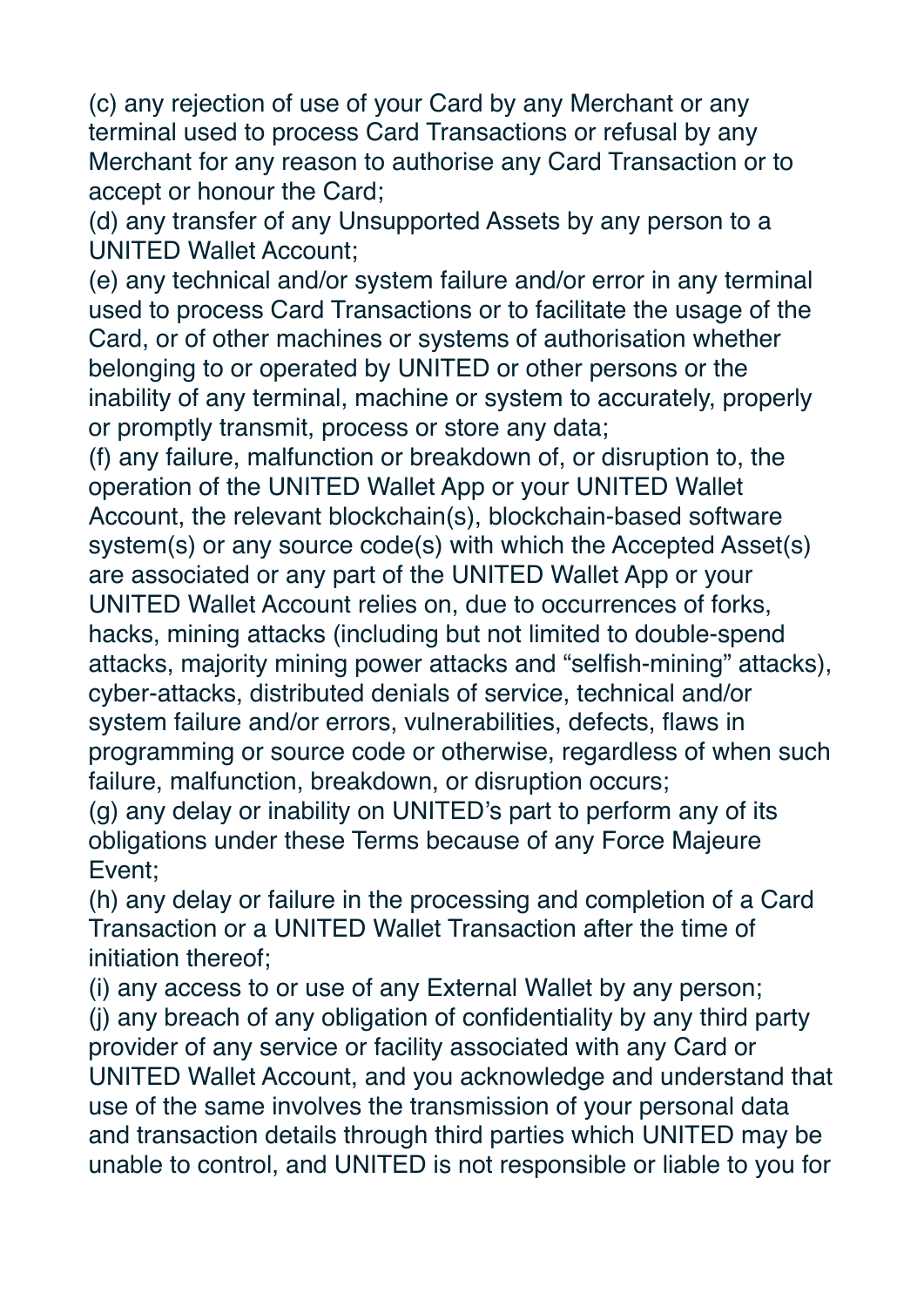their performance or the non-performance of their obligations to you;

(k) any loss, theft, or inappropriate or unauthorised disclosure of and/or use of your UNITED Wallet Account, your Card and/or your Credentials;

(l) any injury to your credit, character and reputation in relation to your use of the Card or a UNITED Wallet Account;

(m) any delay in the release of any amount of your Available Balance which is put on hold for any reason;

(n) your failure, in any manner, to follow the instructions delivered to you together with the Card; and

(o) any circumstance for any matters relating to or in connection with any dispute, refund request or chargeback request in relation to your use of the Card,

and you hereby waive claim you may now or in the future have against UNITED for the same. You shall fully and effectively indemnify, defend and hold harmless the Indemnified Parties from and against, any and all Losses arising directly or indirectly from or in connection with any or all of the foregoing matters.

21.2 UNITED makes no warranty or representation as to the quality, value, merchantability or fitness for purpose of the any goods and/ or services purchased via the Card and assumes no liability or responsibility for the acts or omissions of Merchants. Any dispute arising from or in connection with the value, condition or performance of any of such goods/services is to be resolved directly with the relevant Merchants.

21.3 To the maximum extent permitted by the Applicable Laws, you shall indemnify and keep the Indemnified Parties fully indemnified against all Losses (including legal costs on an indemnity basis) incurred, suffered or sustained by the Indemnified Parties, directly or indirectly, by reason of or in connection with these Terms, including but not limited to:

(a) any use of the Card for any Card Transactions or the UNITED Wallet Account for any UNITED Wallet App regardless of whether or not authorisation has been sought and/or given;

(b) breach of any provision of these Terms on your part;

(c) the enforcement or protection of the Indemnified Parties' rights and remedies against you under these Terms, or in obtaining or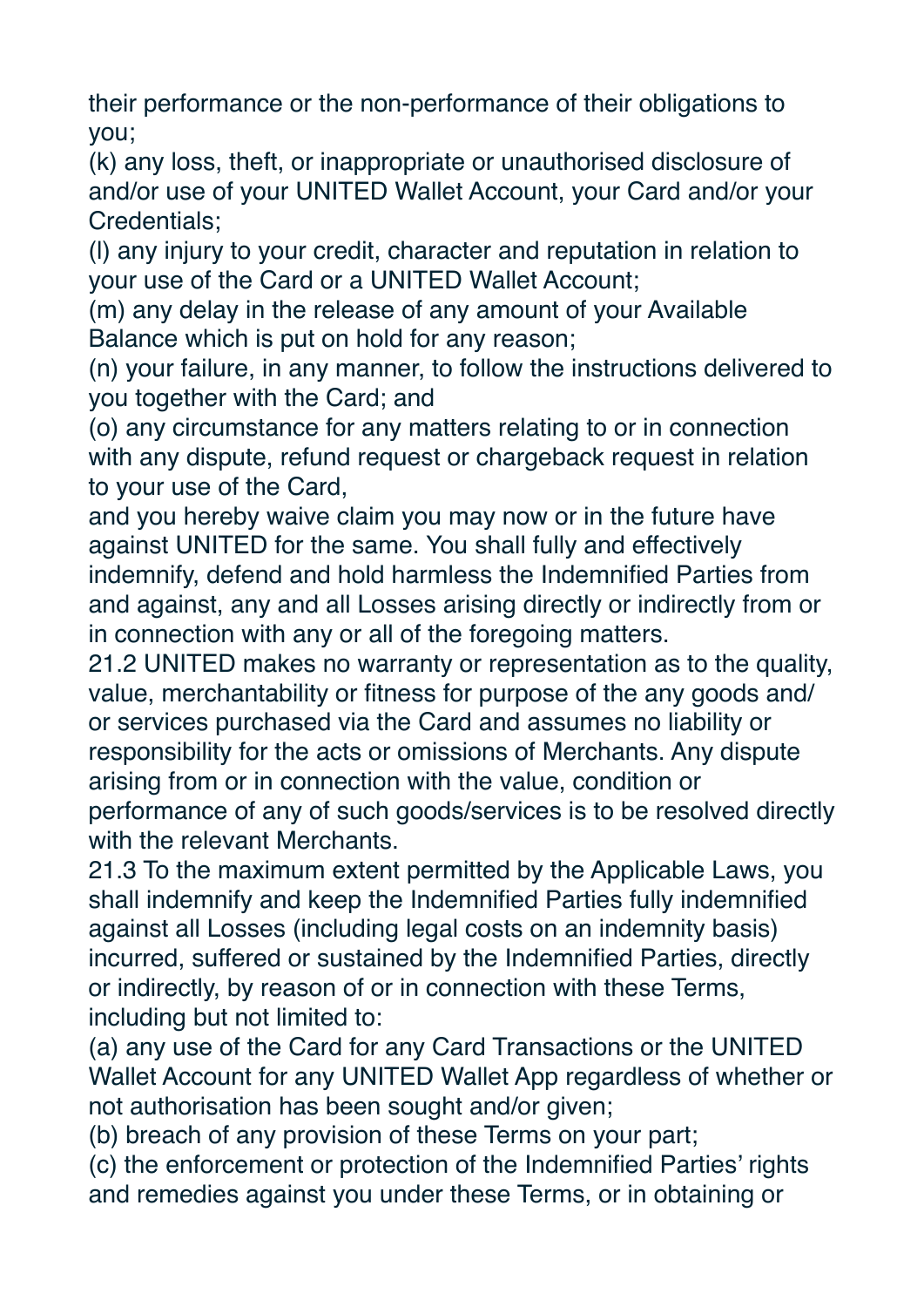seeking to obtain payment of all or any part of the monies hereby agreed to be paid by you;

(d) insufficiency of your Available Balance to meet any request for payment for any Card Transaction or settlement of any other liability under these Terms; and

(e) the Applicable Laws which may have an effect on your Available Balance and/or these Terms.

21.4 This Paragraph shall survive any expiry, termination or other cessation of your relationship with UNITED and/or your use of the Card.

# **22. FORCE MAJEURE**

UNITED shall not be liable to you or be deemed to be in breach of any provision of these Terms by reason of any delay in performing, or any failure to perform, any of its obligations if the delay or failure was due to any Force Majeure Event.

#### **23. AMENDMENT, MODIFICATION OR VARIATION OF TERMS**

23.1 UNITED shall have the right in its sole and absolute discretion to amend, modify or vary these Terms (and such part of the Policies to the extent that it is entitled to make such amendments, modification or variation) at any time by giving notice of such amendment, modification or variation ("Changes") no later than two (2) months before the proposed date of entry into force of the Changes to these Terms on the UNITED Website, through your UNITED Wallet Account via the UNITED Wallet App or in any other form or manner deemed appropriate by UNITED (which shall constitute good and sufficient notice thereof to you by UNITED and shall be deemed to have been received by you on the date of such posting or the making public of such notice (as the case may be)). UNITED shall not be required to provide such notice period of two (2) months in the case where a Change is required by the Applicable Laws or relates to the addition of a new service, extra functionality to the existing UNITED Services or any other change which neither reduces your rights nor increases your responsibilities. In such instances, the Change will be made without prior notice to you and shall be effective immediately.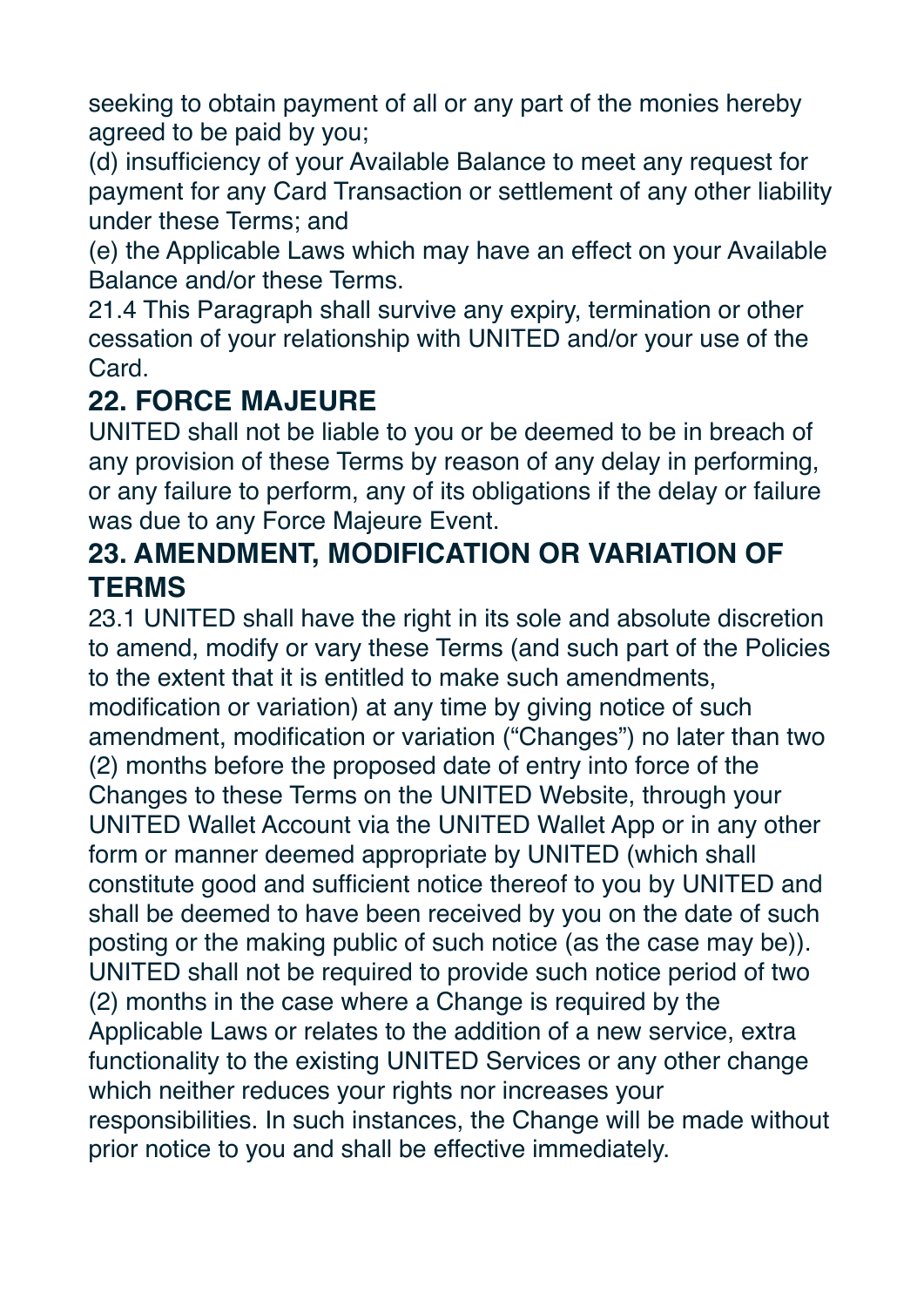23.2 In the event that you do not accept a Change as set out in a notice given by UNITED, you shall forthwith close your UNITED Wallet Account and terminate your Card by notifying UNITED of such closure and/or termination in accordance with Paragraph 19 above prior to the proposed date of entry into force of the amended, modified or varied Terms. Subject further to Paragraph 19 above, you shall nevertheless remain liable to UNITED after your closure and/or termination for any liabilities or charges which you may have incurred and are responsible for prior to your closure and/or termination.

23.3 Where you continue to possess or use your Card or continue to hold or use your UNITED Wallet Account after the proposed date of entry into force of the Changes to these Terms, you shall be deemed to have agreed with and accepted such Changes to these Terms.

# **24. INCONSISTENCY WITH ANY APPLICABLE LAW, REGULATIONS OR RULES**

In the event that any provision in these Terms or any transaction contemplated under the UNITED Services (including, inter alia, the UNITED Wallet Transactions and the Card Transactions) results in any direct or indirect non-compliance by UNITED (and/or any of UNITED's third party service provider) with any provision in any the Applicable Laws in any jurisdiction, you acknowledge and agree that:

(a) such provision in these Terms shall be null and void to the extent that such provision results in such non-compliance by UNITED; and (b) UNITED shall be entitled to take such action as may be required for full compliance by UNITED, or omit to take such action as may result in any continued or future non-compliance by UNITED, with such provision in the Applicable Laws.

#### **25. NO WAIVER**

No failure to exercise or enforce, and no delay on the part of UNITED in exercising or enforcing its rights under these Terms shall operate as a waiver thereof nor shall such failure or delay in any way prejudice or affect the rights of UNITED at any time.

# **26. CONFIDENTIALITY**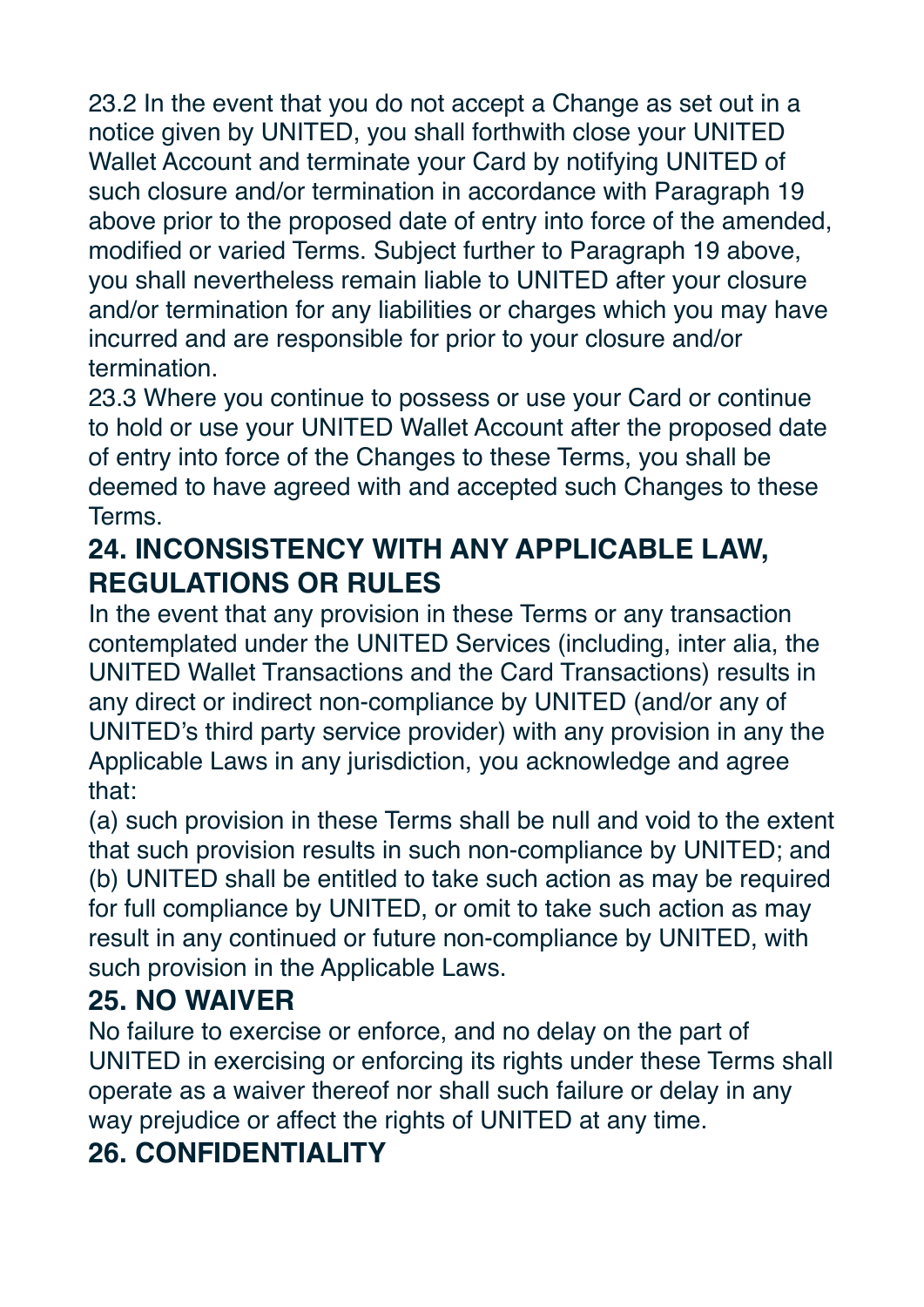You agree that UNITED shall not be under any obligation of confidentiality to you regarding any such information or material provided by you using the Card, unless agreed otherwise in a separate direct contract between you and UNITED and, or otherwise required under the Applicable Laws.

#### **27. ASSIGNMENT**

27.1 The right to use the UNITED Services is non-transferable and all rights, interests and obligations under these Terms shall be nonassignable upon issue of the Card and/or establishment of the UNITED Wallet Account without the prior written consent of UNITED. The UNITED Services shall be used by only you and no other person for Card Transactions and/or UNITED Wallet Transactions strictly.

27.2 To the maximum extent permitted by the Applicable Laws, UNITED may assign and transfer any or all of its rights, interests and obligations under these Terms to any person. Any such assignment or transfer shall take effect upon posting on the UNITED Website or on such date as may be otherwise stated. In the event that UNITED assigns and transfers all its rights, interests and obligations under these Terms:

(a) all references to UNITED in these Terms shall upon and after any such assignment and transfer be construed as a reference to the assignee and transferee of UNITED; and

(b) such assignee and transferee shall be entitled to enforce all rights and perform all obligations of UNITED and to be paid all sums due from you under these Terms as at the date of such assignment and transfer thereafter.

27.3 To the maximum extent permitted by the Applicable Laws, UNITED shall be entitled to sub-contract and delegate any or all of its obligations under these Terms or any other matters contemplated in these Terms, to any third party as UNITED deems fit, whether for such third party to carry out or procure the carrying out of such obligations or matters. In such event, UNITED shall not be liable to you for, and hereby disclaims all liability and responsibility in relation to, any act, omission, neglect or wilful default on the part of such third party.

**28. NOTICES AND CORRESPONDENCE**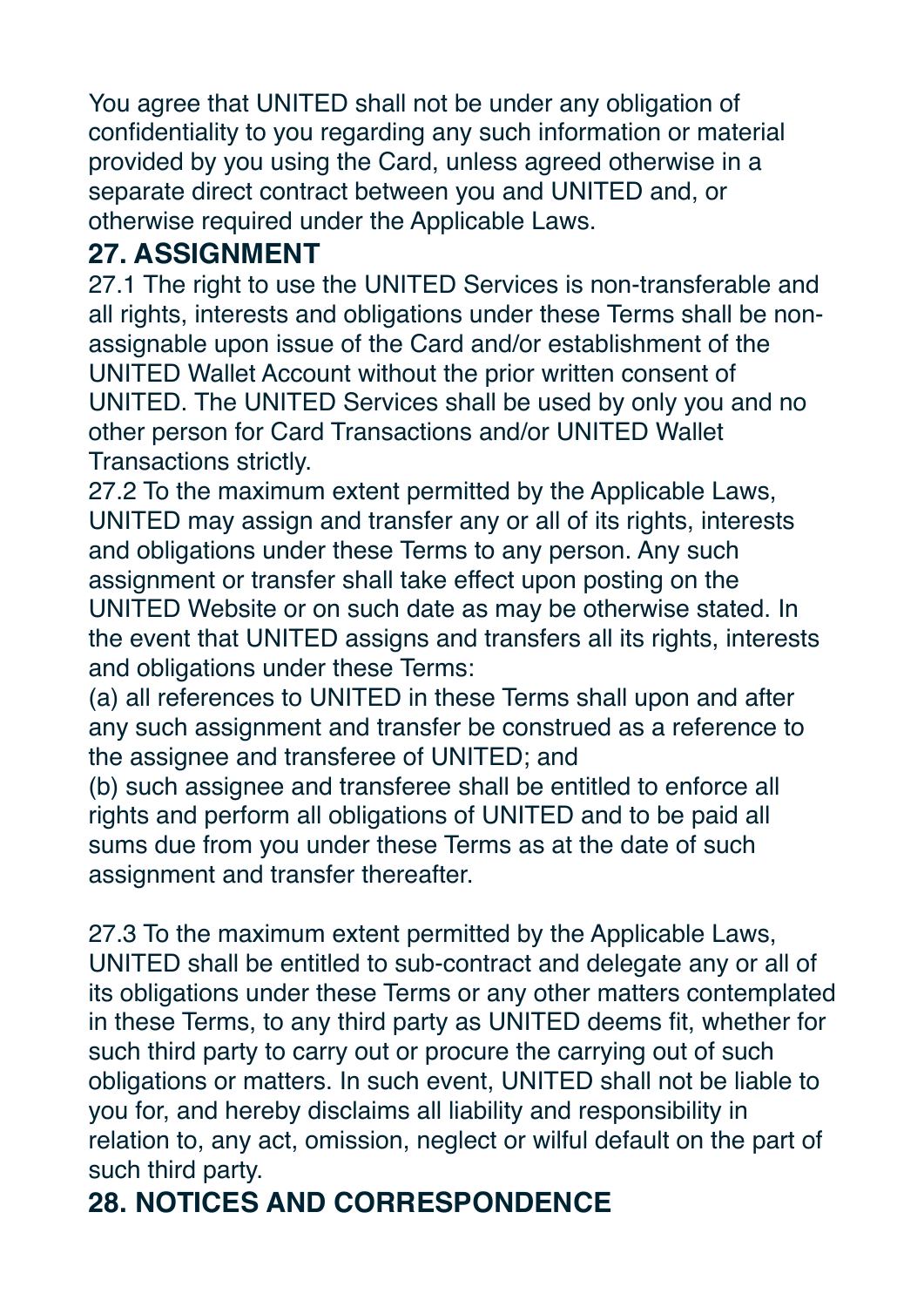28.1 All notices and communications by UNITED to you shall be in writing in the English language and no other language. You agree that UNITED may provide notice or other information to you by posting it on the UNITED Website or through your UNITED Wallet Account via the UNITED Wallet App (including the posting of information which is only accessible by you by logging into your UNITED Wallet Account), emailing it to the email address provided by you as Customer Information in connection with your UNITED Wallet Account, mailing it to the registered address provided by you as Customer Information in connection with your UNITED Wallet Account, calling you by telephone, or sending you an SMS. You must have internet access and an email account to receive communications and information relating to the UNITED Services. With the exception of amendments to these Terms, such notice shall be considered to be received by you within twenty-four (24) hours of the time it is posted on the UNITED Website or through your UNITED Wallet Account via the UNITED Wallet App App or emailed to you. If a notice is sent by mail, such notice shall be deemed to have been received by you three (3) days after it is posted. You may request a copy of any legally required disclosures (including these Terms) from UNITED. UNITED will provide this to you in a form which allows you to store and reproduce the information in these Terms (for example, by email) and you may terminate your consent to receive required disclosures through electronic communications by contacting UNITED at **[https://](https://support.tenx.tech/) [support.tenx.tech/](https://support.tenx.tech/)**. UNITED may charge you a fee to provide such legally required disclosures. UNITED reserves the right to close, restrict, suspend or terminate your access to the UNITED Wallet Account and/or use of the Card if you withdraw your consent to receive electronic communications from UNITED. 28.2 All notices and requests from you to UNITED shall be in writing in the English language and no other language and sent to **[https://](https://support.tenx.tech/) [support.tenx.tech/](https://support.tenx.tech/)** unless otherwise specified by UNITED to you. UNITED shall be entitled to regard as ineffective and invalid any notice or request by you the receipt of which has not been confirmed by UNITED to you.

#### **29. INTELLECTUAL PROPERTY RIGHTS**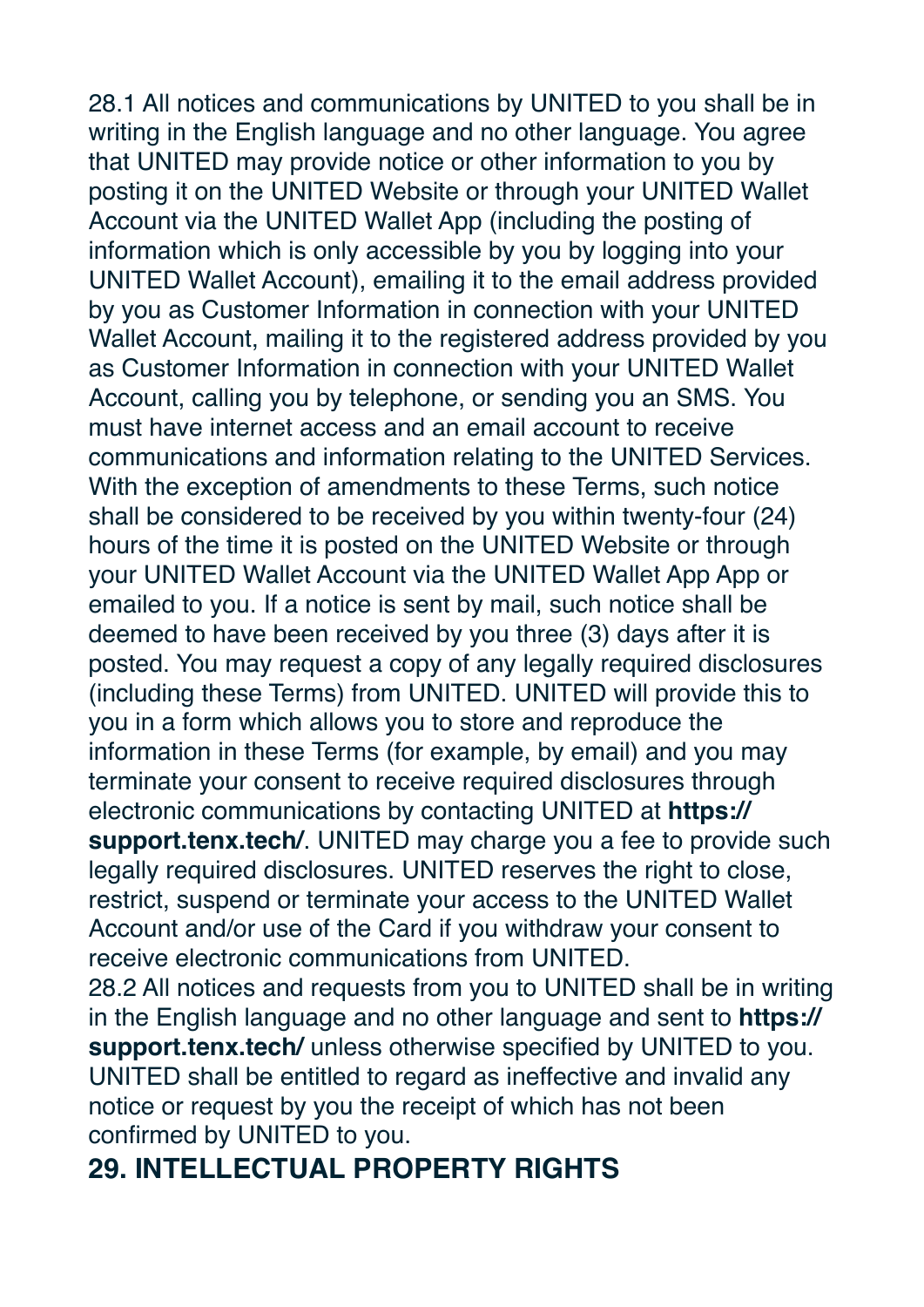29.1 These Terms shall not entitle you to any intellectual property rights, including the rights in relation to the use, for any purpose, of any information, image, user interface, logos, trademarks, trade names, Internet domain names or copyright in connection with any part of these Terms (including the Policies), the UNITED Website, the UNITED Wallet App or the Card.

29.2 UNITED observes a policy of limiting access to the UNITED Services by users who infringe the intellectual property rights of others. If you believe that anything associated with the UNITED Services infringes any copyright that you own or control, you may notify UNITED in accordance with Paragraph 28 above.

29.3 The Application Programming Interface (API) of the UNITED Wallet App is the copyrighted technology of UNITED and may not be copied, imitated or used, in whole or in part, outside of the UNITED Wallet App's intended use. UNITED retains all its rights related to its databases, websites, graphics, software, applications, programs, code, etc, including chat text, the content of UNITED's emails, and data such as transaction prices developed or provided by UNITED or its affiliates which can be acquired by various external APIs. UNITED may demand any third parties stop using UNITED's API for any purposes not authorised by UNITED. 29.4 The UNITED logo, any other UNITED service names, logos or slogans that may appear on the Services, and the look and feel of any part of the UNITED Services, the UNITED Wallet App, the Card and the UNITED Website, including all page headers, custom graphics, button icons and scripts, are trademarks, service marks or trade dress of UNITED and its suppliers and its licensors, and may not be copied, imitated or used, in whole or in part, without its or the applicable trademark holder's prior written consent thereto. You may not use any metatags or other "hidden text" utilising any name, trademark or product or service name of UNITED without UNITED's prior written consent thereto. Further, you may not use, frame or utilise framing techniques to enclose any UNITED trademark, logo or other proprietary information, including the images found on any part of the content of any text or the layout or design of any page, or form contained on a page, on any part of the UNITED Services, the UNITED Wallet App, the Card and the UNITED Website without UNITED's prior written consent thereto.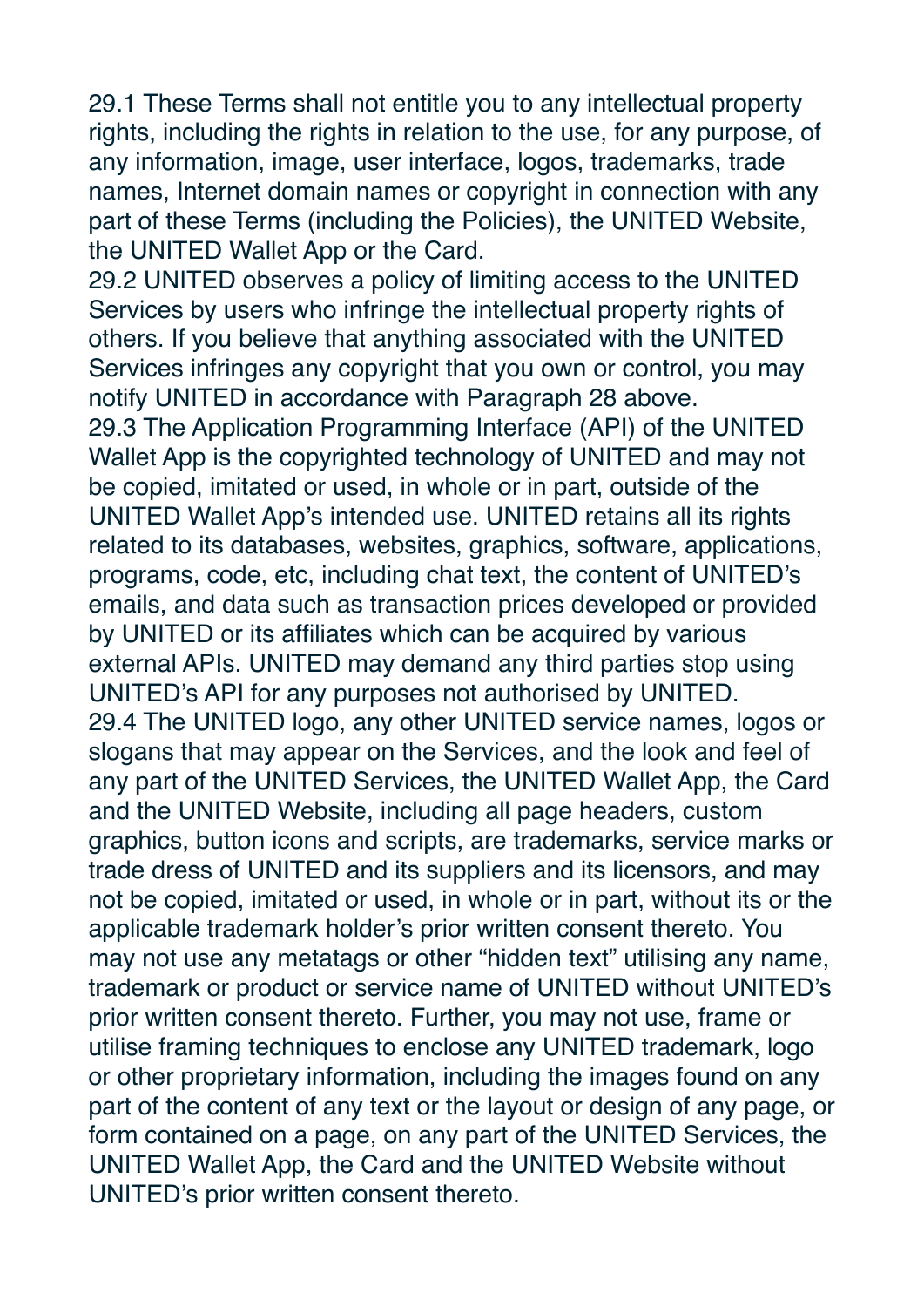29.5 You shall not, and may not attempt to, directly or indirectly: (a) transfer, sublicense, loan, sell, assign, lease, rent, act as a service bureau, distribute or grant rights to any part of the UNITED Services, the UNITED Wallet App, the Card or the UNITED Website to any person or entity;

(b) modify, alter, tamper with, repair, or otherwise create derivative works of any software included in any part of the UNITED Services, the UNITED Wallet App, the Card or the UNITED Website; (c) reverse engineer, disassemble, or decompile any part of the UNITED Services, the UNITED Wallet App, the Card or the UNITED Website or apply any other process or procedure to derive the source code of any software included in any part of the UNITED Services, the UNITED Wallet App, the Card or the UNITED **Website** 

29.6 You shall not issue any press release or make any public statement related to any part of the UNITED Services, the UNITED Wallet App, the Card or the UNITED Website, or except as expressly provided in these Terms, use the name, trademarks or logo of UNITED or any of its affiliates in any form or manner (including in promotional material) without UNITED's prior written consent thereto, or misrepresent UNITED or any of its affiliates. 29.7 UNITED may display third-party content, advertisements, links, promotions, logos and other materials on or through any part of the UNITED Services, the UNITED Wallet App, the Card or the UNITED Website (collectively, **"Third-Party Content"**). UNITED does not control, endorse, sponsor or adopt any Third-Party Content or any third parties referenced on the Services, and UNITED makes no representations or warranties of any kind regarding such Third-Party Content, including, without limitation, regarding its accuracy or completeness. Your interactions with Third-Party Content, and any third party that provides Third-Party Content, are solely between you and such third parties, and UNITED is not responsible or liable in any manner for such interactions or Third-Party Content. When you leave the UNITED Wallet App or the UNITED Website and enter a third-party application or website, these Terms and the Policies will no longer be applicable.

#### **30. SEVERABILITY**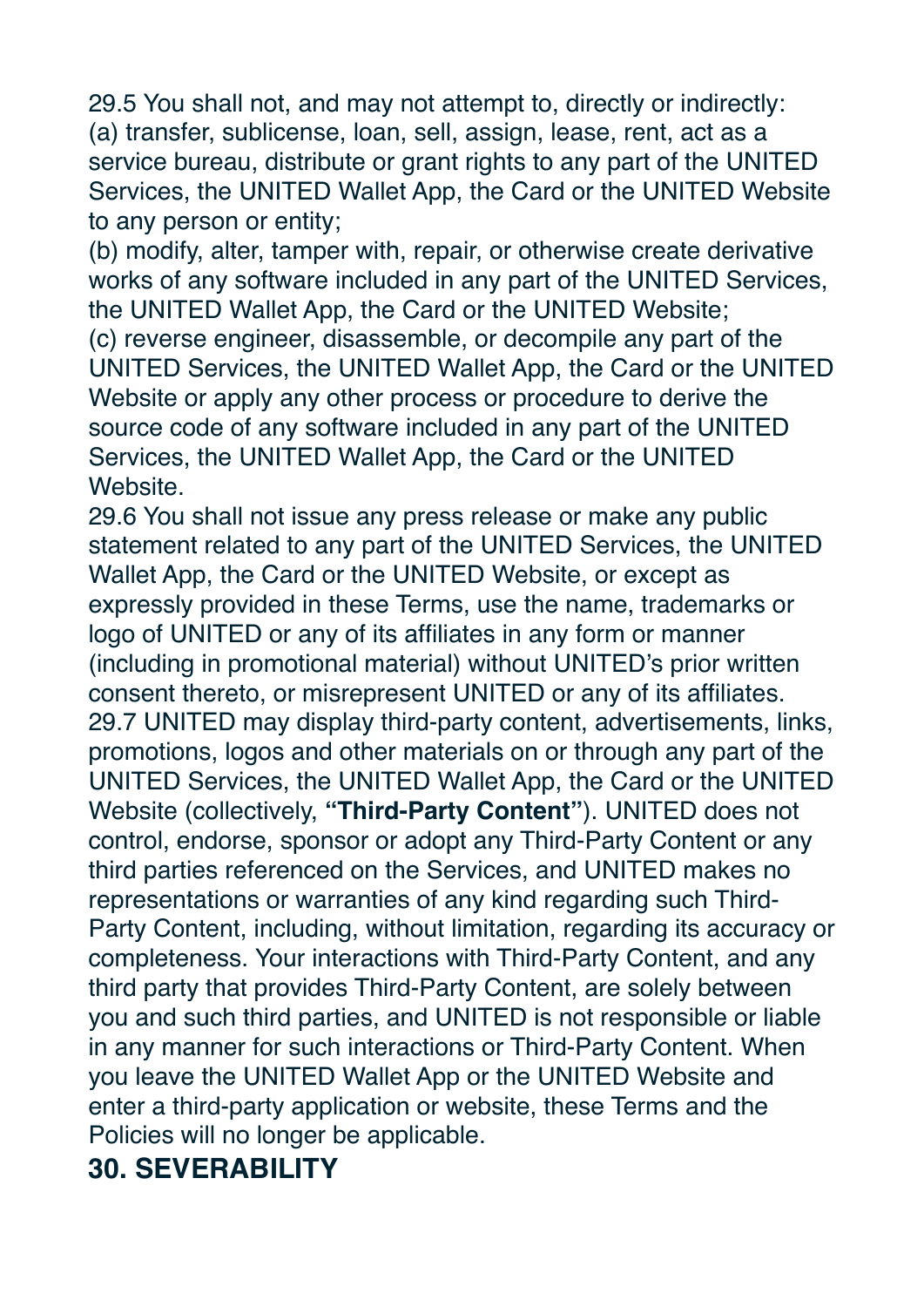30.1 If any of these Terms is rendered void, illegal or unenforceable by any legislation to which it is subject, it shall be rendered void, illegal or unenforceable to only such extent and no further and, for the avoidance of doubt, the rest of these Terms shall continue to be valid and in full force and effect.

30.2 The illegality, invalidity or unenforceability of any provision of these Terms under the law of a jurisdiction shall not affect its legality, validity or enforceability under the law of any other jurisdiction nor the legality, validity or enforceability of any other provision.

# **31. RELATIONSHIP; THIRD PARTY RIGHTS**

31.1 Save for the Card Issuer and Visa, no person who is not a party to these Terms has any right under the Contracts (Rights of Third Parties) Act (Cap. 53B) to enforce or enjoy the benefit of, or rights granted by, any provision of these Terms.

31.2 Notwithstanding anything to the contrary in these Terms, the Card Issuer shall provide services only to UNITED, and therefore, the Card Issuer and Visa do not provide or undertake to you to provide any direct services to you, and the Card Issuer shall not have any legal, contractual or business relationship (actual, implied or deemed) with you. UNITED shall be responsible for the administration and operation of the Card Programme and shall have the sole and primary relationship with you, as customer, under or for the purposes of the Card Programme.

## **32. APPLICABLE LAW AND ARBITRATION**

These Terms shall be subject to and construed in accordance with the laws of Singapore and you hereby submit to the non-exclusive jurisdiction of the courts of Singapore in the event of any dispute arising from or in connection with these Terms.

#### **SCHEDULE OF FEES**

The amounts of generally applicable fees for specified items shall be as set out on the UNITED Website or as notified to you through the UNITED Wallet App, with such amounts being as amended, supplemented or modified from time to time.

Please note that such amounts are for reference only and may not be indicative of the actual amount of fees payable by you to